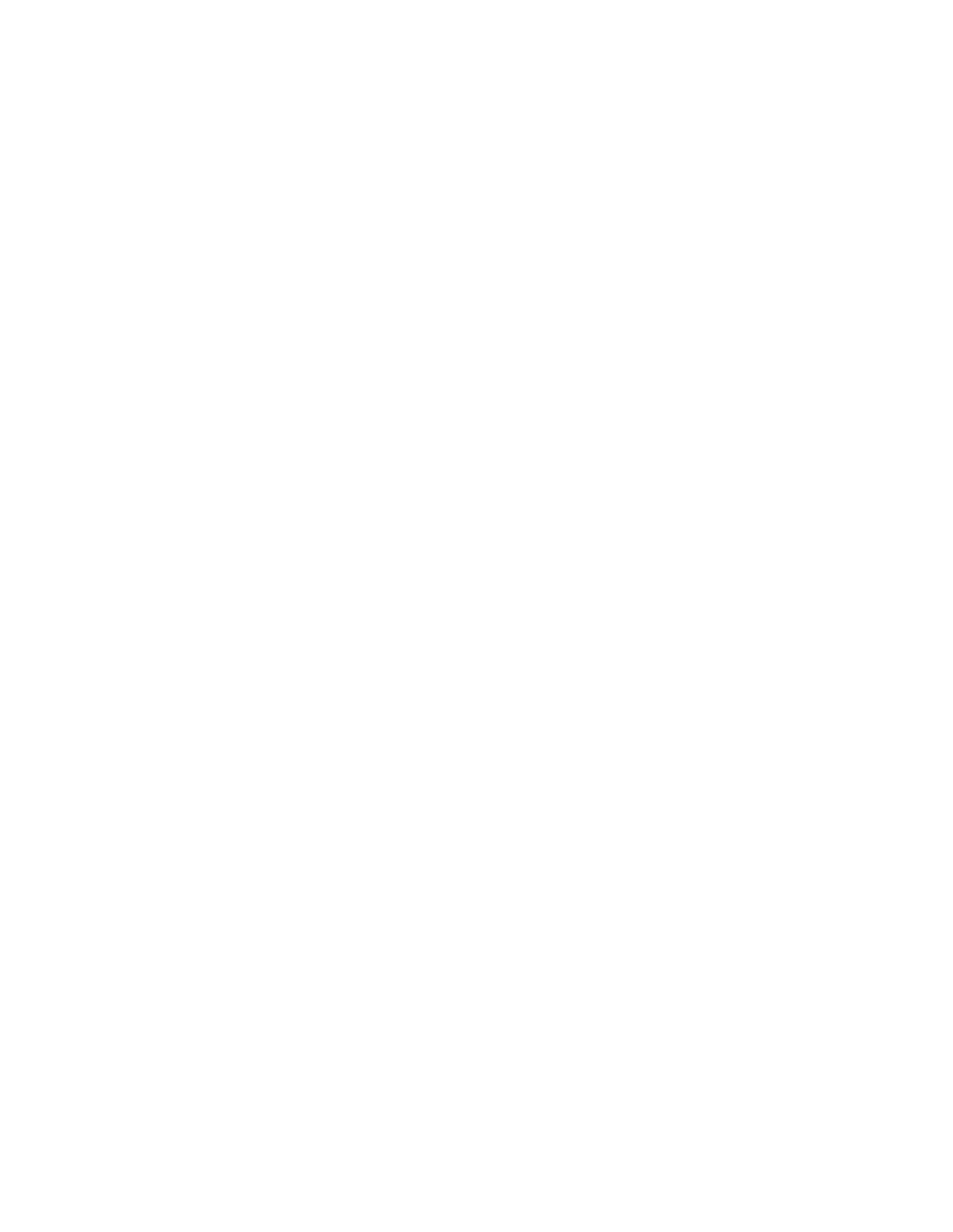# **Migrant Women on the Labour Market: On the Role of Home- and Host-Country Participation<sup>1</sup>**

 Suzanne Kok<sup>2</sup> CPB and University of Groningen CPB

<u>.</u>

Nicole Bosch

Anja Deelen Rob Euwals CPB CPB, Netspar and IZA

#### **Abstract**

The behaviour of migrant women on the labour market is influenced by a variety of factors, among which the culture of the home and host country. Part of the literature investigates the role of home-country culture. This study extends the literature by including a measure for the influence of host-country culture as an additional determinant of the participation of migrant women. The empirical model explains participation from demographics and educational attainment, and uses home- and host-country female participation as proxies for culture. Evidence on the basis of the Dutch Labour Force Survey 1996 – 2007 suggests that both differences in home-country female participation and the trend in native female participation, as a measure for host-country culture, affect the participation of migrant women. The results suggest that host-country participation is at least as important as home-country participation.

Keywords: female labour force participation, immigration, cultural transmission JEL Classifications: J16, J22, J61

<sup>&</sup>lt;sup>1</sup> The authors thank Bas van der Klaauw, Ans Merens, Bas ter Weel and participants at seminars at CPB and Tinbergen Institute Amsterdam for useful comments and suggestions.

<sup>2</sup> Corresponding author: Suzanne Kok, CPB Netherlands Bureau for Economic Policy Analysis, P.O. Box 80510, 2508GM The Hague, Tel:+31 70 33833491; email: s.j.kok@cpb.nl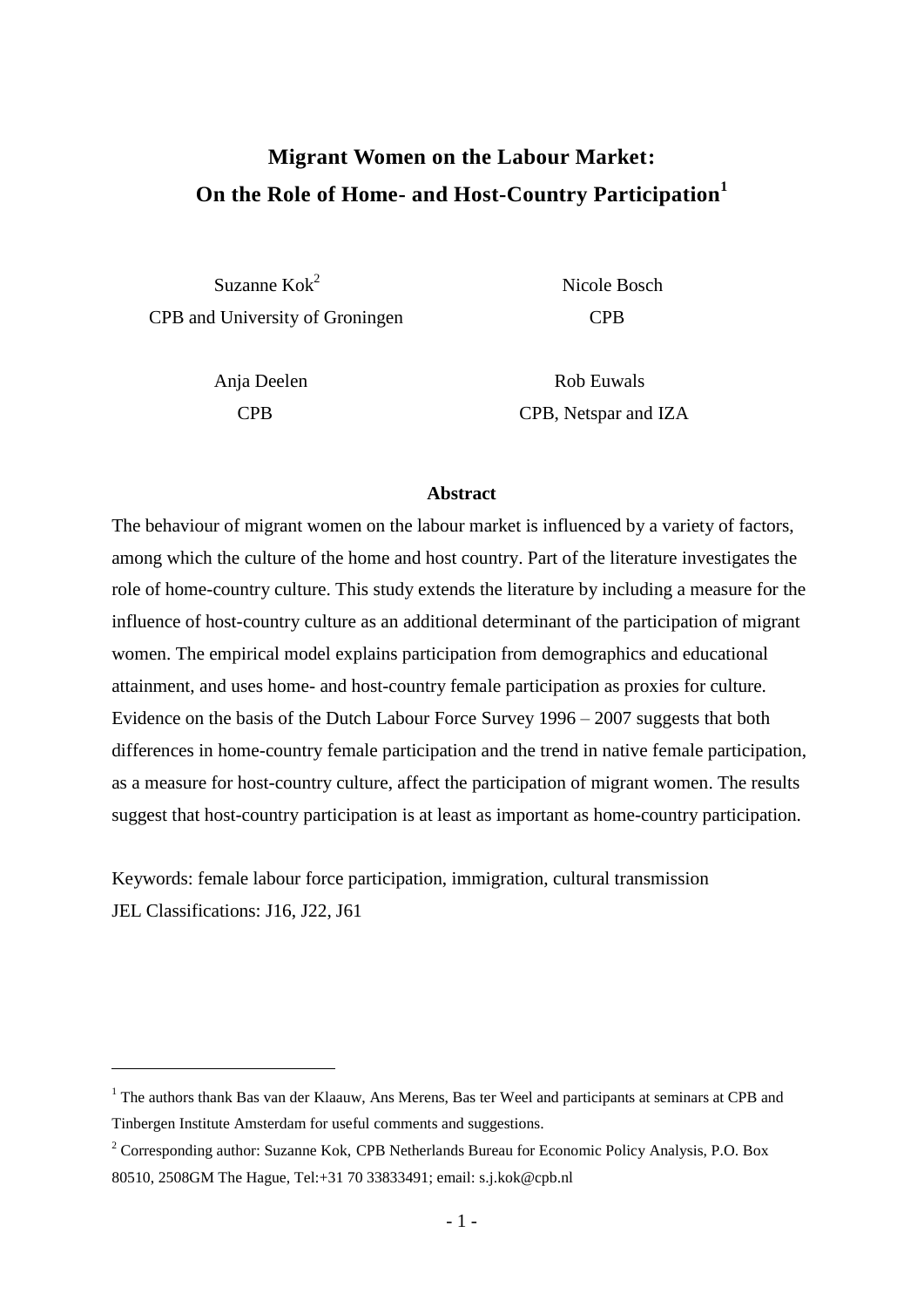## **Abstract in Dutch**

Vele factoren beïnvloeden het arbeidsmarktgedrag van allochtone vrouwen. Culturele verschillen spelen hierbij een belangrijke rol. Voorgaande studies onderzoeken vooral het effect van de cultuur van het herkomstland. Deze studie breidt de literatuur uit door tevens het effect van de cultuur van gastland te onderzoeken aan de hand van de participatie van autochtone vrouwen. Participatie wordt in het empirische model verklaard vanuit demografische en opleidingskenmerken en de participatie van vrouwen in het herkomst- en gastland. De resultaten op basis van de Enquête Beroeps Bevolking (1996-2007) suggereren dat participatie in het herkomstland invloed heeft op de participatie in Nederland voor eerste generatie allochtone vrouwen, maar niet voor de tweede generatie. De trend in de participatie over de geboortecohorten van autochtone vrouwen heeft tevens een invloed op de participatie van allochtone vrouwen. De resultaten van de studie suggereren dat de participatie in het gastland minstens zo belangrijk is voor het arbeidsmarktgedrag van allochtone vrouwen als de participatie in het herkomstland.

*Steekwoorden:* Vrouwelijke arbeidsdeelname, culturele transmissie, migranten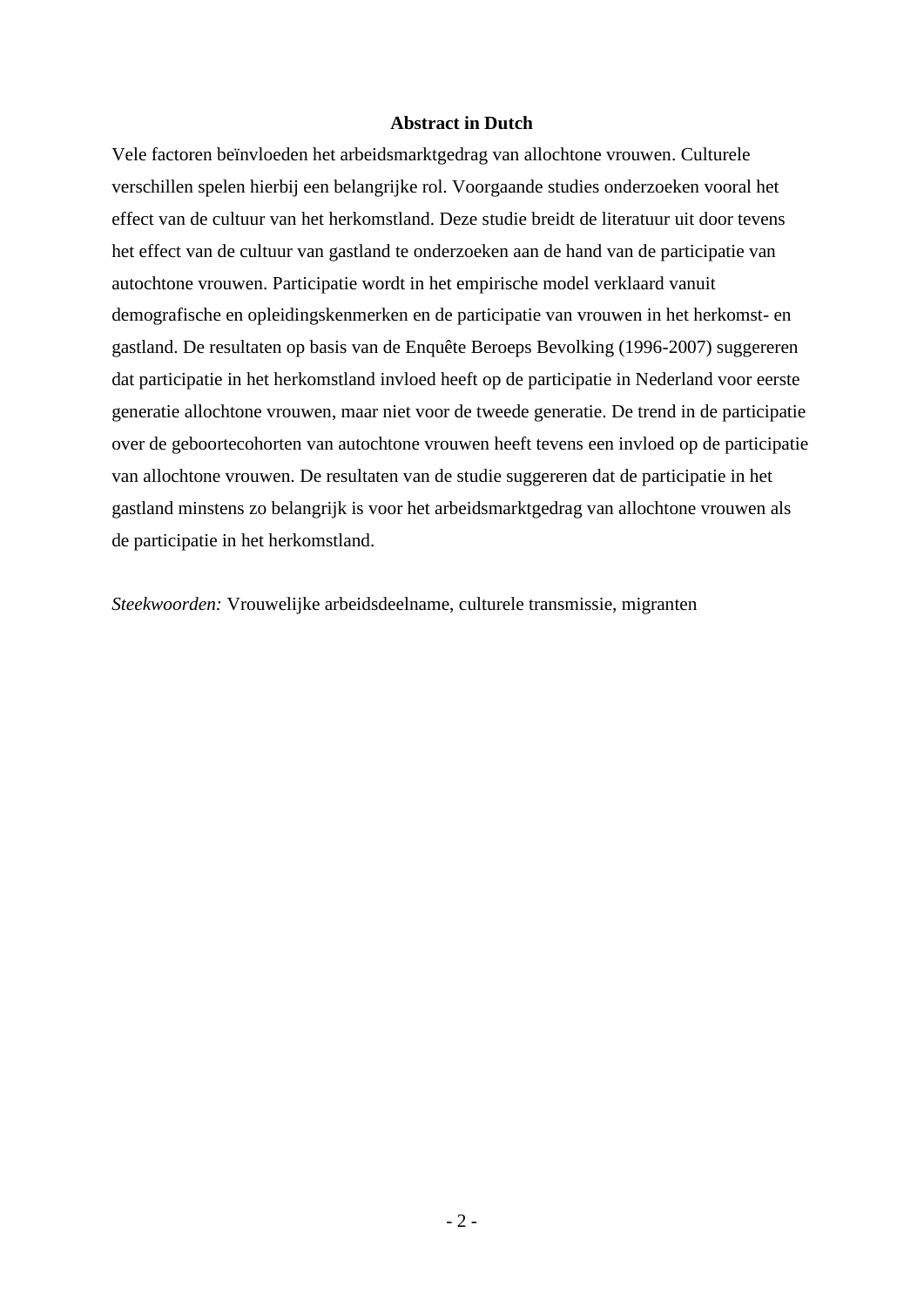### **1. Introduction**

Many migrants live in a country with a culture very different from their own. The habits prevailing in these cultures result from beliefs and preferences of individuals living together in a community or country. How do different ethnic groups behave when exposed to the same economic and institutional setting? An often studied example on the relation between individual behaviour and culture is female labour market behaviour. The frequently used epidemiological approach (Fernandez, 2010) explains variation in female participation between different groups of migrant women. This is done by using the participation rate of the home country as a proxy for culture. As Fernandez states, "culture is transmitted by more than parents only". Several studies investigate how changes in beliefs and preferences lead to an increase in female labour force participation over time and over geographical areas. Furthermore, the level and speed by which female participation adjusts varies per country. Migrant women may be influenced by the local trends in their direct environment as well.

This study contributes to the literature by investigating the simultaneous effects of home- and host-country participation on the behaviour of migrant women. The epidemiological approach mostly uses home-country participation as a proxy for culture, and this approach is replicated in this study. The approach is extended by including a measure for the trend in host-country participation. Differences in the speed of adjustment between countries provide identification of the effect of native participation on migrant participation. In the country we focus on, the Netherlands, the rise in female participation started late and increased rather strong over generations until the generation born in the 1950s (Euwals *et al.*, 2011). Most developed countries experienced a much earlier increase in female participation, while most of the less developed countries experienced none so far. In this study, the trend over successive generations of native women is used as a proxy for host-country culture. The empirical model corrects, first of all, for demographic and educational attainment differences between ethnic groups. Some of the explanatory factors are related to both culture and participation, for example the fertility rate. The study investigates whether there is an additional cultural effect on female participation resulting from beliefs and preferences. This is done by using home- and host-country participation as a proxy for culture.

On the basis of the Dutch Labour Force Survey 1996 – 2007, we provide evidence for the hypothesis that culture affects migrant female participation. First of all, differences in demographics and educational attainment between ethnic groups explain part of the differences in participation. Second, our study confirms the results of the epidemiological approach as home-country participation also explains part of the differences in participation.

- 3 -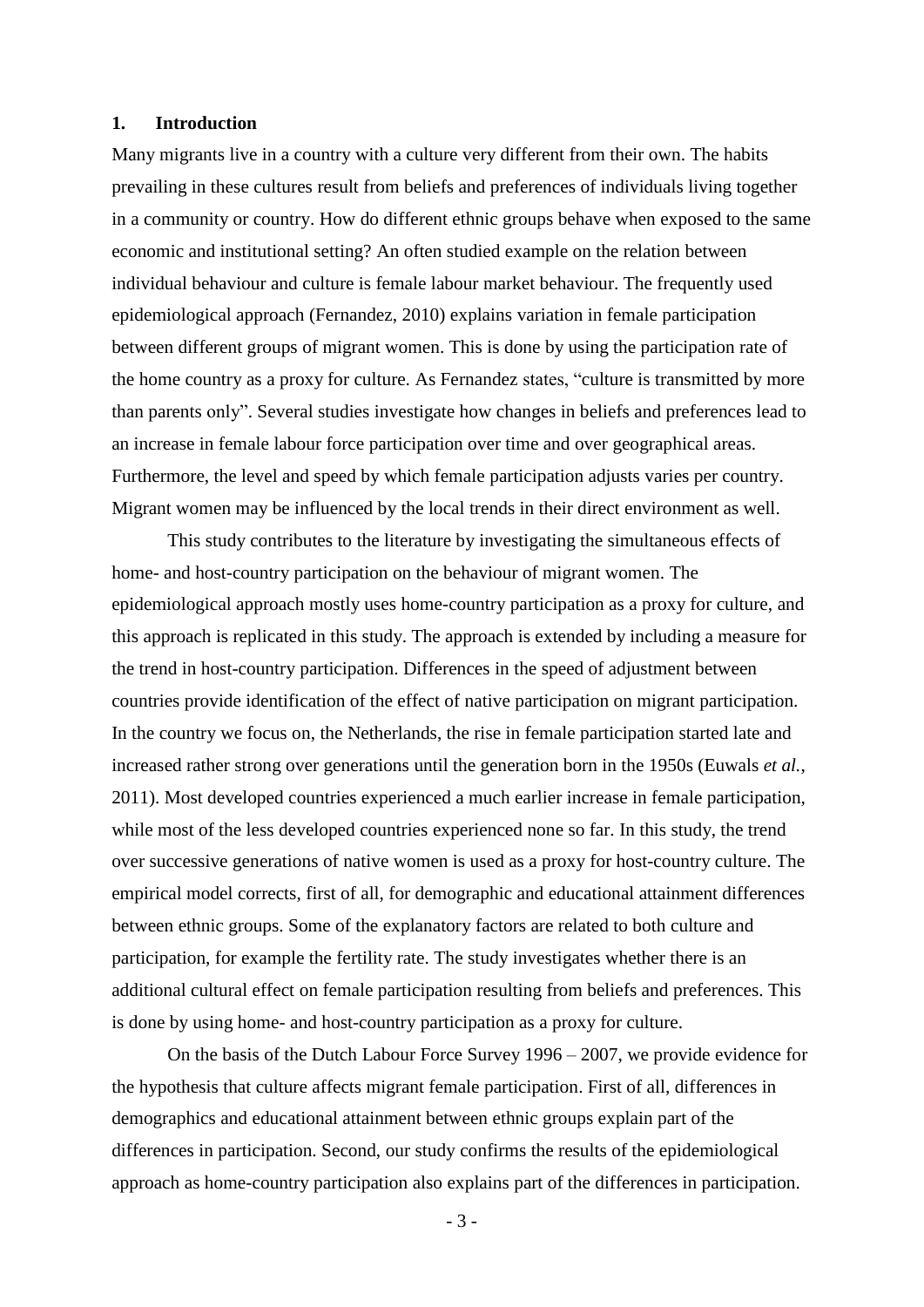This suggests that home-country culture influences the behaviour of migrant women. Third, the results indicate that host-country participation impacts the participation of migrant women. Hence, the local trend in culture seems to affect participation. The results suggest that home-country participation is at least as important as host-country participation.

The policy relevance of the study lies in the fact that financial independence of women is an important policy goal in many countries. Policy aims to increase employment among migrant women and with that their financial independence. An important side-effect of such policy is that a higher employment rate increases the fiscal sustainability of the welfare state. The sustainability of the welfare state is at stake in many countries due to the ageing of society.

The study contributes to the literature on the significance of culture for social and economic behaviour. The paper is related to the work of Antecol (2000), Fernandez and Fogli (2004) and Fernandez (2007a), as it explains the participation behaviour of migrants by means of their home-country culture. Antecol (2001) proxies the effect of culture with the gender gap in participation in the home country. Fernandez and Fogli (2004) show that homecountry culture influences educational attainment and fertility and participation behaviour of migrant women. Culture therefore has a direct and an indirect effect on participation. The indirect effect results from determinants of participation, like fertility. Fernandez (2007) additionally provides evidence on attitudes in the home country and their impact on participation. Our study also uses information on host-country culture. By doing this, the study relates to the literature on the patterns of rising female participation. In this literature, the rise of labour force participation of women is explained from dynamic adjustments in the perception of culture (Fernandez *et al.*, 2004, Goldin, 2006, Fernandez, 2007b, Fogli and Veldkamp, 2008). The idea is that women learn about the impact of working mothers on children by observing other working mothers. Information on ways to combine raising children with work and the impact on the development of children is gradually dispersed.

The remainder of the paper is organised as follows: Section 2 describes the labour market position of migrant women in the Netherlands and the participation rates in the home and host countries. Section 3 and 4 discuss the data and estimation strategy. Section 5 presents the empirical results and Section 6 concludes.

## **2. Migrant women in the Netherlands**

First and second generation migrant women make up a significant share of the Dutch female population. About 20% of working age women, age 15 to 64, consists of first and second

 $-4-$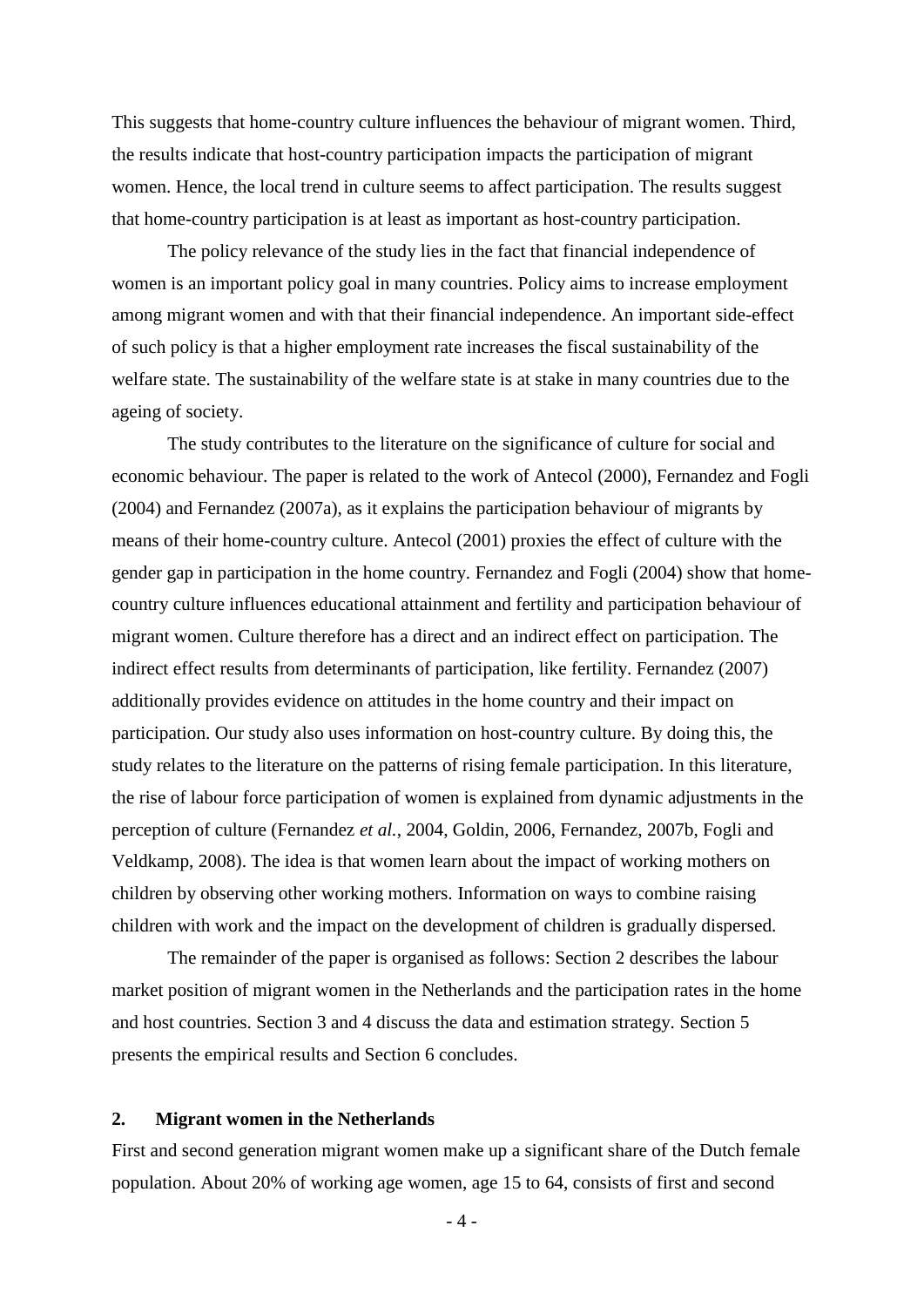generation migrants. About 9% originates from western countries, while another 11% originates from non-western countries.<sup>3</sup> The largest migrant groups are Germans, Indonesian, Turks, Surinamese, Moroccans, Antilleans, Belgians and Brits. This section discusses the female labour force participation of these eight largest groups both in their home country and in the Netherlands. First, the reasons for migration for each of these groups are discussed.

## *2.1 Migration to the Netherlands*

<u>.</u>

The Dutch population includes a substantial number of immigrants from non-western countries for two reasons. The first reason is the decolonization of former colonies and the second is the former guest worker programmes. Decolonization of Indonesia, which took place directly after the Second World War, induced a large inflow of Indonesian migrants. At a later instance, post-colonial migration also came from Surinam and the Antilles. The inhabitants of these countries were allowed to move to the Netherlands from 1954 onwards as they became Dutch citizens. The inflow from Surinam peaked at the independence in 1975.

The inflow of Turkish and Moroccan migrants started in the 1960s with guest worker programmes. At that time the Dutch economy was booming. To fulfil the high demand for low-skilled labour workers from Mediterranean countries were allowed to enter. Turkish and Moroccan men formed a significant share of these guest workers. Although the migration was intended to be temporary many of the Turkish and Moroccan immigrants stayed. As the Netherlands implemented a liberal family unification policy, wives and children migrated as well to the Netherlands during the subsequent decades.

The population in the Netherlands includes many citizens of the surrounding countries Germany, Belgium and the UK because of the free movement of labour within the European Union. Furthermore, mixed marriages lead to migration to and from these countries.

It should be noted that the different migration reasons causes some ethnic groups to be a biased selection from their home country. Especially the post-colonial migration is likely to be based on the search for better education and employment opportunities. This contrast with the migration of Turkish and Moroccan females which is more based on family unification.

<sup>&</sup>lt;sup>3</sup> According to the Dutch official statistics, the western countries include countries in Europe (except Turkey), North America, Oceania, Japan and Indonesia. Indonesians are defined as western migrants since a substantial part of them has a Dutch background.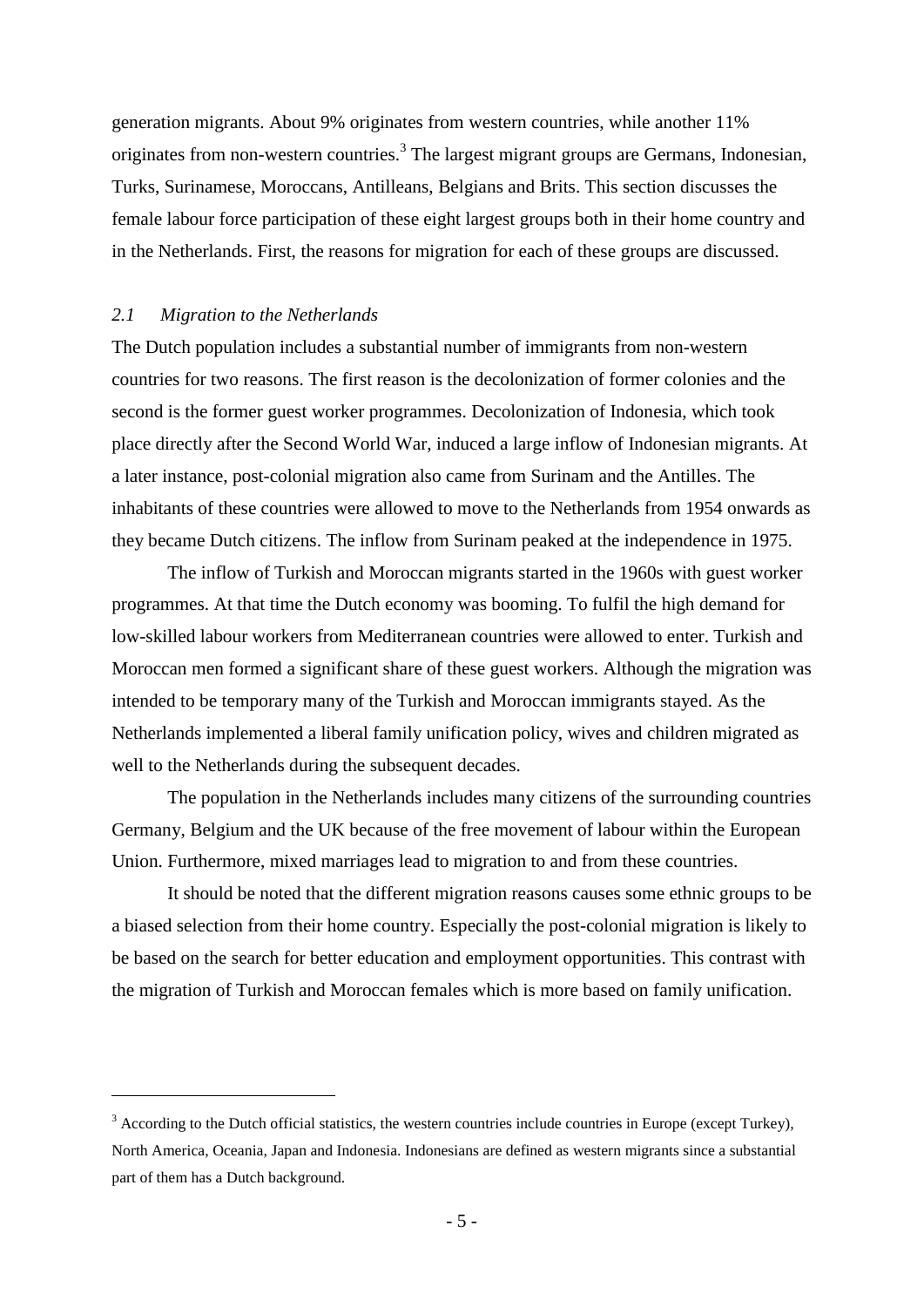### *2.2 Participation in the host country*

The participation rates of non-western women in the Netherlands vary. Surinamese women have a high participation rate and outperform native women (Figure 1). Antillean women have a participation rate similar to native women. Only Turkish and Moroccan women have a substantially lower participation rate. Participation rates of women from western countries also deviate from the rate of native women, but in general to a lesser extent.

The participation rates of all groups increase over time. The increase is substantial for native women, from 46% in 1996 to 57% in 2006. This increase is part of a substantial change in Dutch society, where female participation started to rise from a low rate of about 30% in the beginning of the 1970s. Euwals *et al.* (2011) show that the propensity to participate increased strongly over successive cohorts born from the 1930s to the 1950s, and remained stable for cohorts born after 1950. We exploit this exogenous variation to identify the impact of host-country participation on the migrant participation in the next sections.



Source: Dutch Labour Force Survey, Statistics Netherlands

### *2.3 Participation in the home country*

Female labour force participation is higher in the Netherlands than in the countries of origin, except for the United Kingdom (Figure 2). Female participation rates are generally low in non-western countries, with the Antilles as an exception. Participation may however be affected by macroeconomic circumstances. In particular in non-western countries the economic conditions may not be favourable. Antecol (2000) therefore considers the gendergap in participation instead of the female participation rate, assuming that the economic conditions are gender neutral.

Figures 1 and 2 suggest a correlation between home- and host-country participation for the non-western countries. The ranking of the participation rates of non-western females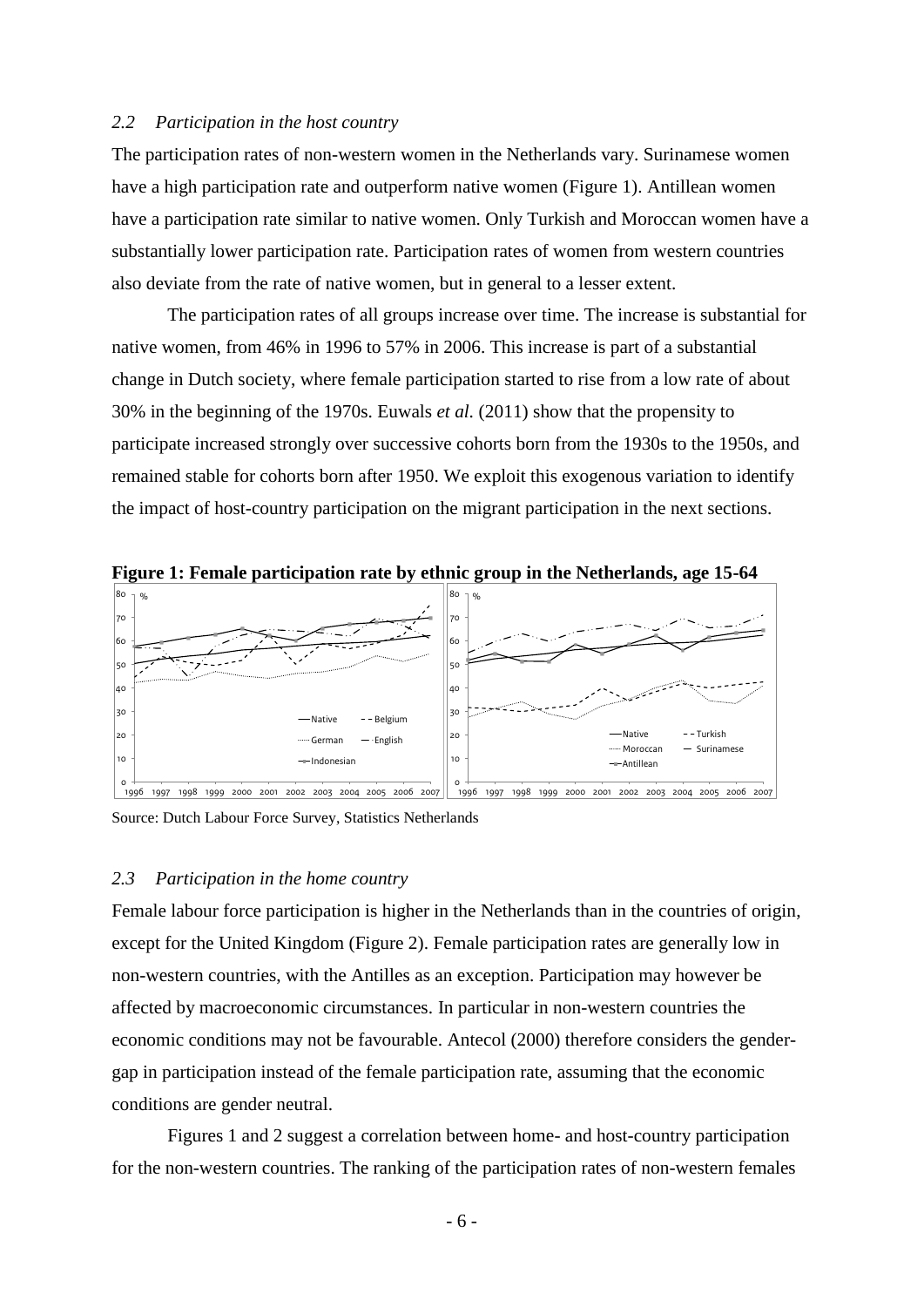in the Netherlands is mirrored by the ranking of these rates in their home countries. The participation rates in Suriname and, to a lesser extent, Indonesia are exceptions however. This may be related to the motive to migrate. As discussed before, Surinamese and Indonesian women are more likely to migrate to gain better employment opportunities.

The participation rates in the non-western countries are stable over time. This suggests that although cultural background may play a role in migrant female participation, migrant women may follow a trend in native participation as well. The participation rates in the western countries show a slight increase. Figure 3 compares the participation trends for two countries. Turkish women participate on average similarly in Turkey and the Netherlands in 1996, but their participation in the Netherlands increases over time while participation in Turkey remains constant. The participation rates of Belgian women do not differ between Belgium and the Netherlands.



10

**Figure 2: Female participation rate in country of origin, age 15-64**

Germany United Kingdom

Source: World Bank

1996 1997 1998 1999 2000 2001 2002 2003 2004 2005 2006

elndonesia

0 <sub>10</sub>



0 1996 1997 1998 1999 2000 2001 2002 2003 2004 2005 2006

Netherlands Antilles

-Netherlands - Turkey mand Morocco - Suriname

**Figure 3: Female participation rate for home and host country, age 15-64**

Source: Dutch Labour Force Survey, Statistics Netherlands and World Bank.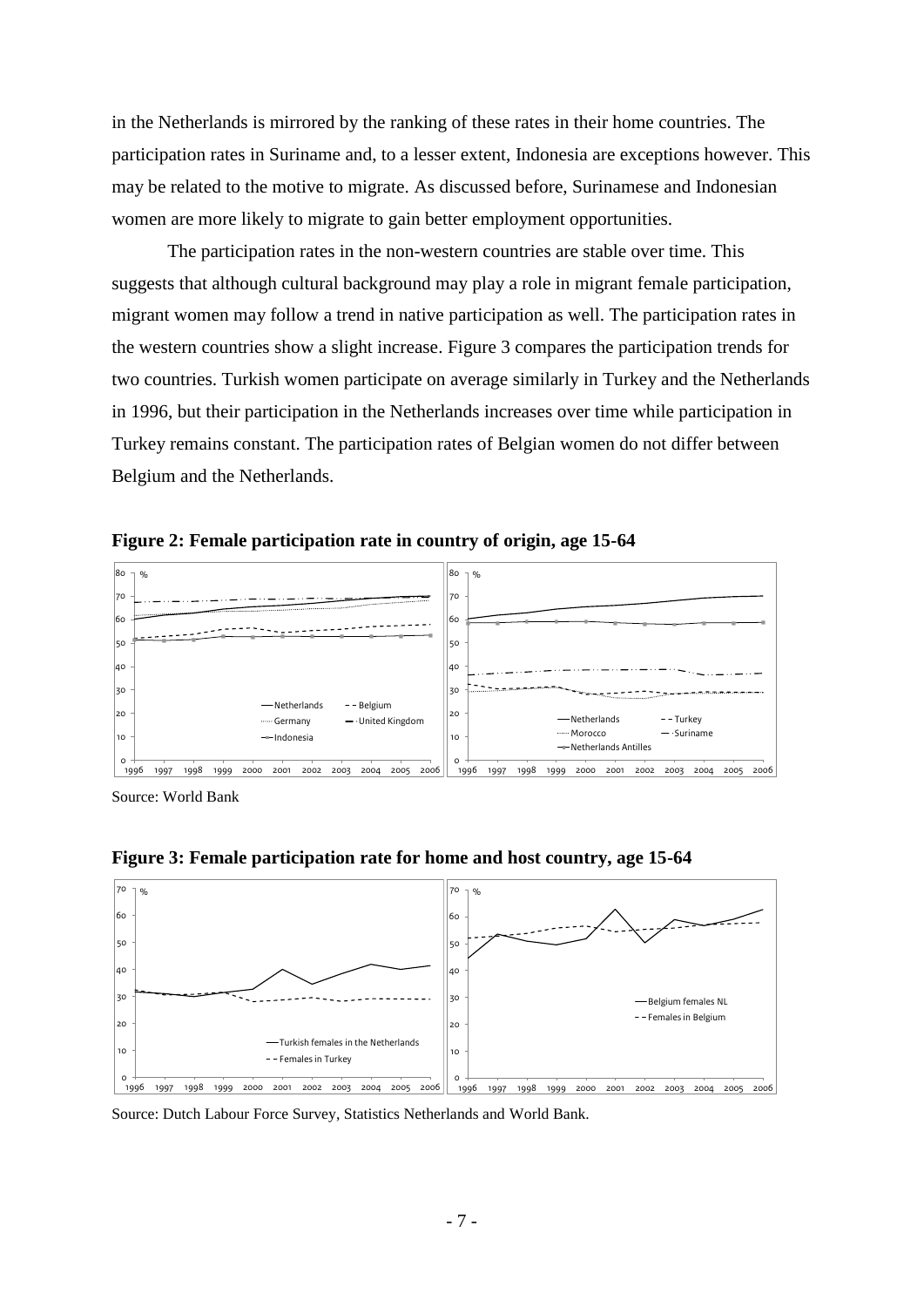## **Table 1: Summary Statistics**

|                              | <b>Native</b> | Western<br>immigrants | Moroccan<br>& Turkish | Surinamese &<br><b>Antillean</b> |
|------------------------------|---------------|-----------------------|-----------------------|----------------------------------|
|                              | Years         |                       |                       |                                  |
| Age                          | 43.7          | 44.9                  | 37.0                  | 40.8                             |
| <b>Household type</b>        | $\%$          |                       |                       |                                  |
| Living alone                 | 17.3          | 23.2                  | 14.9                  | 43.6                             |
| Living with partner          | 80.5          | 75.1                  | 79.6                  | 50.9                             |
| Living with parents          | 1.2           | 0.6                   | 1.5                   | 1.9                              |
| Other                        | 0.6           | 0.5                   | 2.3                   | 2.3                              |
| Children                     |               |                       |                       |                                  |
| One minor child              | 15.0          | 15.8                  | 22.8                  | 24.0                             |
| Two minor children           | 18.4          | 15.6                  | 29.7                  | 21.4                             |
| Three or more minor children | 7.1           | 4.8                   | 23.5                  | 8.5                              |
| Age youngest child 0-3       | 13.8          | 11.9                  | 31.2                  | 16.4                             |
| Age youngest child 4-11      | 16.1          | 14.4                  | 32.8                  | 23.7                             |
| Age youngest child 12-17     | 10.7          | 10                    | 12.2                  | 13.7                             |
| <b>Education level</b>       |               |                       |                       |                                  |
| Primary                      | 9.3           | 9.1                   | 51.1                  | 17.2                             |
| Lower secondary              | 26.5          | 23.1                  | 20.7                  | 24.1                             |
| Higher secondary             | 40.9          | 41                    | 22.4                  | 40.2                             |
| Tertiary                     | 23.3          | 26.8                  | 5.8                   | 18.4                             |
| <b>Migrant generation</b>    |               |                       |                       |                                  |
| First generation             |               | 37.4                  | 90.4                  | 84.3                             |
| Second generation            |               | 62.6                  | 9.6                   | 15.7                             |
| Participation                |               |                       |                       |                                  |
| Total                        | 59.4          | 59.6                  | 33.8                  | 66.7                             |
| First generation             |               | 55.6                  | 30.8                  | 65.0                             |
| Second generation            |               | 62.2                  | 65.7                  | 77.2                             |
| Number of observations       | 453,684       | 29,559                | 10,336                | 10,944                           |

Weighted summary statistics, except the number of observations

Note: Natives are born in the Netherlands while also both parents are born are born in the Netherlands, migrants have a least one parent who is born outside the Netherlands. In this study, we include the eight major migrant groups in the Netherlands, whereby the western migrants include those from Germany, Belgium, Great Brittan and Indonesia. Indonesians are defined as western migrants since a substantial part of them has a Dutch background. We aggregate the migrants into three groups for convenience.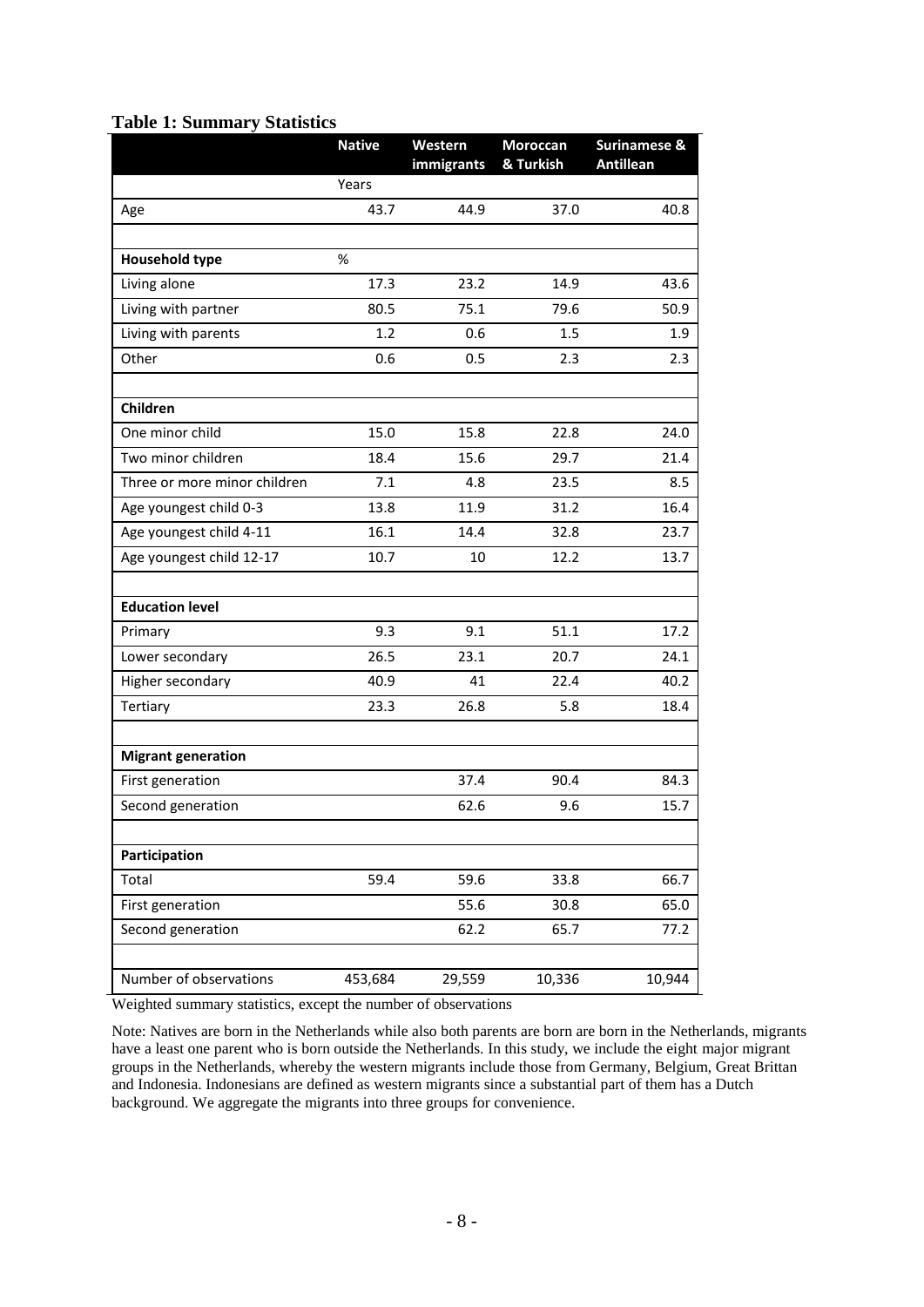## **3. Data**

The main data source of this study is the Dutch Labour Force Survey (DLFS) 1996 – 2007. Every year a one percent random sample is drawn from the population of Dutch inhabitants of 15 years and older. The survey exists of repeated cross-sections and contains detailed information on demographics and employment. It also contains information on migrant background from 1996 onwards. It does not contain information on migrant history and language ability. We select working age women, age 25 to 65, who are native or part of one of the eight largest ethnic groups. 4 The selected sample contains about 570 thousand observations. The sample contains several thousands of observations for each ethnic group.

#### *3.1 Demographics and educational attainment*

The different ethnic groups show substantial differences in demographics and educational attainment (Table 1).<sup>5</sup> The average age of native women in the sample is 43.7 years, whereby the average increases due to the ageing of society from 41.9 years in 1996 towards 45.3 in 2007. Non-western migrant women are younger on average, while western migrant women are older. Most women are married. Moroccan and Turkish have marriage rates that are similar to native women, whereby the fraction with and the number of children is much higher however. Surinamese and Antillean women have low marriage rates, but nevertheless the fraction with children is larger than for native women. Native and western migrant women on average have a high level of educational attainment, while in particular Moroccan and Turkish women are lowly educated in general. A large share of the non-western migrant women belongs to the first generation.

#### *3.2 Migrant participation*

<u>.</u>

The participation rates differ substantially between the ethnic groups. While Surinamese and Antillean women have a high participation rate, it is low for Moroccan and Turkish women. Second generation migrant women participate however more often on the labour market than the first generation. The difference between generations is especially large for Moroccan and Turkish women. The high participation rate of the second generation may be interpreted as evidence for cultural assimilation. The second generation is however also younger and better

<sup>&</sup>lt;sup>4</sup> The eight largest migrant groups provide more than sufficient observations for our analysis.

 $<sup>5</sup>$  For convenience we distinguish four groups: (1) natives, (2) western-immigrant, including Germans, Belgians,</sup> Brits and Indonesians, (3) Moroccans and Turks and (4) Surinamese and Antilleans.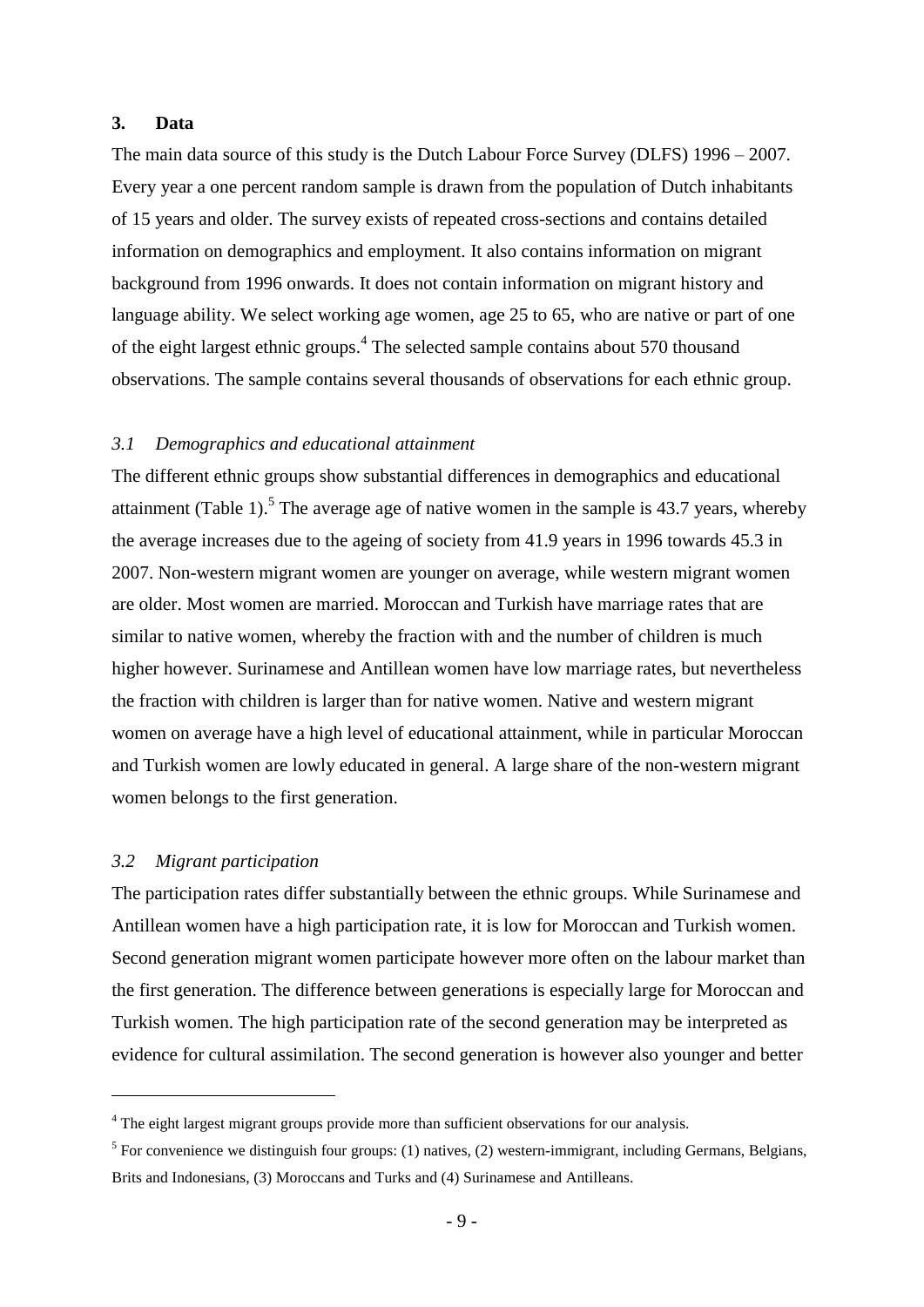educated than the first generation, which may be part of the explanation of the higher participation rate. Section 5 disentangles the impact of demographics and educational attainment on participation.

## *3.3 Native participation over successive birth cohorts*

The gradual but nevertheless strong increase in the fraction of women employed on the labour market affected the Dutch economy substantially during the last decades. The participation rate increases over age until about age  $25 - 30$ , it is somewhat lower between 30 and 45 (the average child bearing years in the Netherlands) and starts to decrease from about age 45 onwards. The increase in the participation rate is the result of a strong increase of birth cohorts: at a given age the younger cohorts have a substantial higher participation rate. The increase over successive birth cohort is our proxy for the Dutch culture. The difference over birth cohorts remains after correction for observed characteristics such as demographics and educational attainment, see Subsection 5.3.

## **4. Empirical strategy**

This section discusses the empirical strategy to disentangle the determinants of the participation for women from different ethnic groups within the Netherlands. The goal of the exercise is to identify the impact of home- and host-country participation. Three models are distinguished, each specifying the propensity to participate on the labour market.

The first model (Model I) is used to identify the differences in participation between ethnicities after correction for demographics and educational attainment:

$$
p_{it} = \beta z_{it} + \gamma d_i + x_a (a_{it} | \theta_a) + x_c (c_i | \theta_c) + x_t (t | \theta_t) + \varepsilon_{it}
$$
\n(1)

The endogenous variable  $p_{it}$  equals unity if woman *i* participates on the labour market on time *t,* and equals zero if she does not participate. The equation states that the propensity of woman *i* on time *t* to participate depends on a constant, a vector of control variables  $z_{it}$  which are potentially influenced by culture, a vector of dummy variables  $d_i$  representing ethnicity, and the exogenous variables age  $a_{it}$ , birth cohort  $c_i$  and year *t*. The corresponding transformation function of the exogenous variables is indicated by *x*. The vector  $(\beta, \gamma, \theta_a, \theta_c, \theta_t)$  contains the corresponding parameters and  $\varepsilon_{it}$  represents the error term. We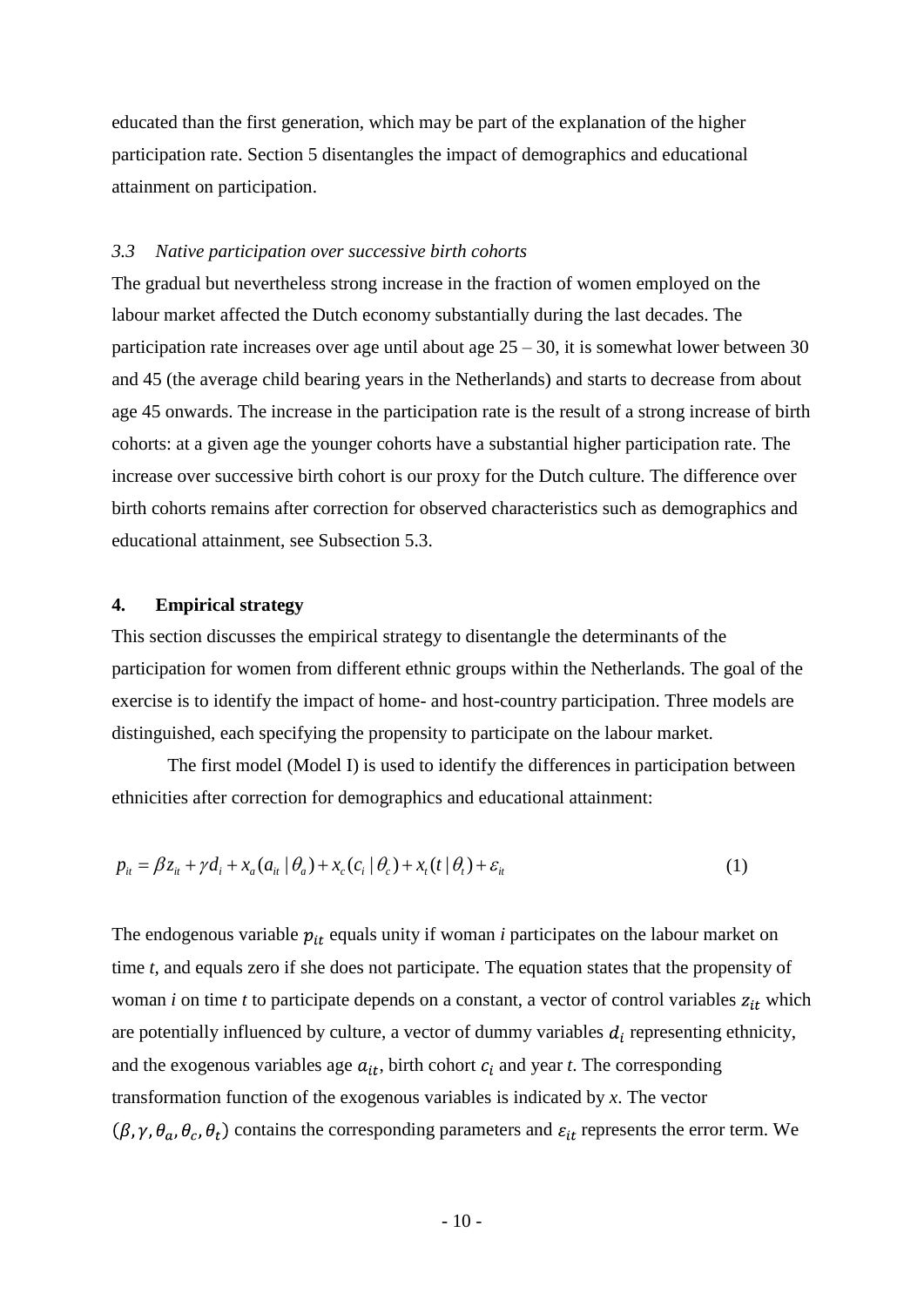specify the probability that a certain individual participates on the labour market by the use of a binary logit model, implying the assumption that  $\varepsilon_{it}$  follows a standard logistic distribution.

In the model, we emphasize the role of the cohort effect as the identification of the impact of host-country participation is based on the cohort effect of native women. A complication of the model is that not all parameters can be identified whenever the functions for age, period and cohort contain a linear term. The reason is that when both birth year and age of an individual are known, the current year is known as well. In other words, age, period, and cohort are linearly dependent. Several methods have been suggested to circumvent the problem. Some methods make a functional form assumption by putting a restriction on age, period, or cohort effect, for example by assuming that one effect does not contain a linear trend. To avoid arbitrary results the assumption should however be based on prior knowledge, for example from economic theory. In the current study, we assume the period effects to be determined only by the macroeconomic circumstances. Our hypothesis is that the probability of participation is low during a period of an economic downturn. As a measure for this we use the aggregate unemployment level by education group. The method is called the proxy variable approach; see Portait *et al.* (2002) and Kapteyn *et al.* (2005).

The next regression model (Model II) is designed to estimate the impact of homecountry participation on the participation of migrant women. This is the so-called epidemiological approach (Fernandez, 2010), which is used by Antecol (2000), Fernandez and Fogli (2004) and Fernandez (2007a):

$$
p_{it} = \beta z_{it} + \delta^{HC} r_{it}^{HC} + x_a (a_{it} | \theta_a) + x_c (c_i | \theta_c) + x_t (t | \theta_t) + \varepsilon_{it}
$$
\n(2)

where the variable  $r_{it}^{HC}$  represents home-country participation for the country of origin of individual  $i$  in time  $t$ . The home-country participation rates replace the ethnic group dummies in Model I. To correct for the macro-economic situation, home-country participation is defined as the gender gap. This is measured by subtracting the females labour force participation rate from the males. Equation 4.2 measures the additional effect of homecountry participation on participation in the host country, after correcting for demographic and education factors. Our main interest is the effect of the home-country participation gender gap  $r_{it}^{HC}$ .

The last model (Model III) is designed to estimate the impact of both the home- and the host-country participation. Home-county culture is likely to be transmitted by parents. As

- 11 -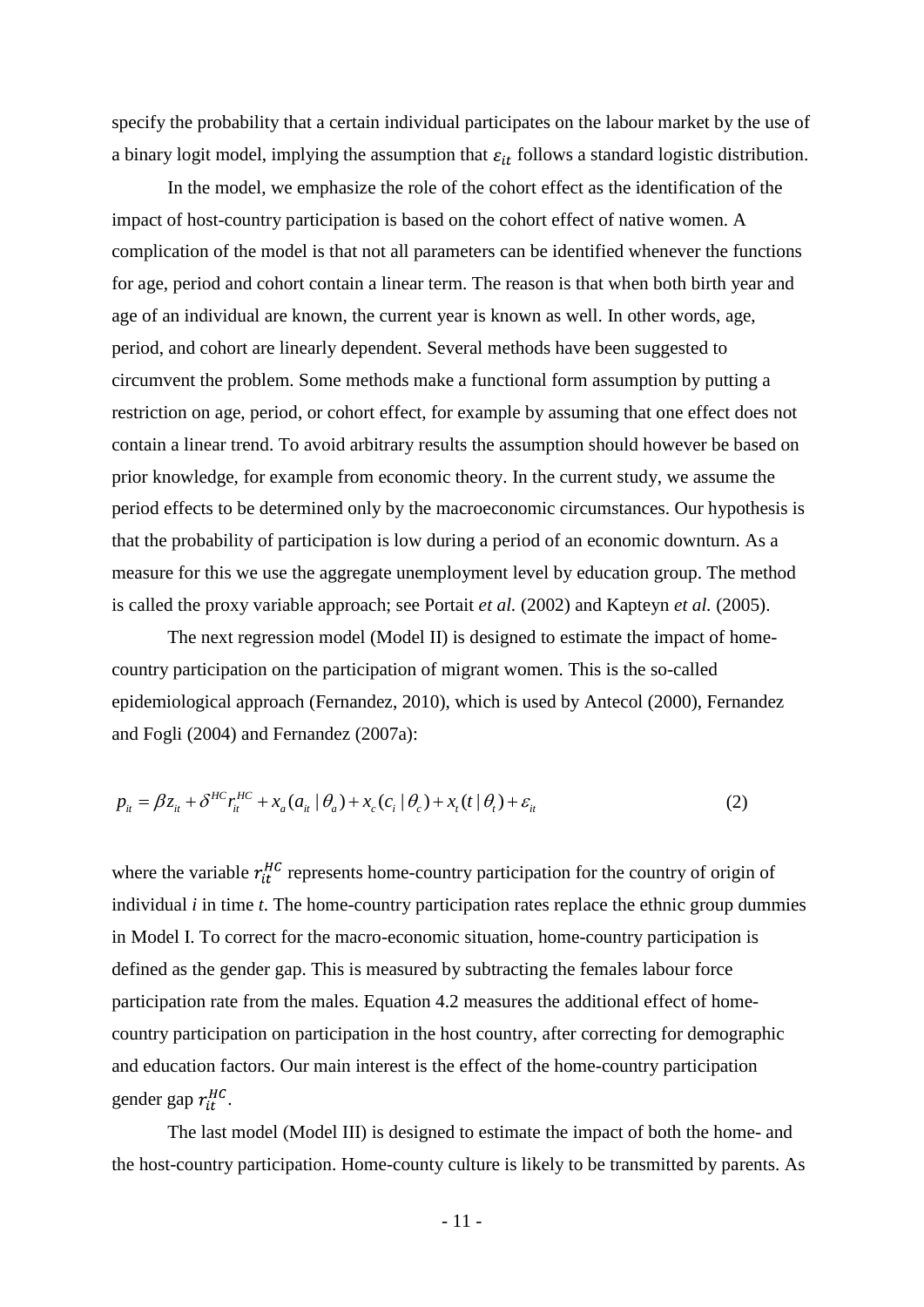Fernandez (2010) however claims, parents are not the only (nor necessarily even the most important) transmitters of culture; the relationship and institutions of the local environment also impacts individual behaviour. Several studies show that the local culture in female participation behaviour has changed rather fast (Fernandez *et al.*, 2004, Goldin, 2006, Fernandez, 2007b, Fogli and Veldkamp, 2008). Similar evidence for the Netherlands exists (Euwals *et. al*, 2011). Migrant women are expected to compare themselves with native women. So the following equation uses the local birth-cohort trend to identify the impact of host-country participation:

$$
p_{it} = \beta z_{it} + \delta^{HC} r_{it}^{HC} + \delta^{GC} r_{it}^{GC} + x_a (a_{it} | \theta_a) + x_t (t | \theta_t) + \varepsilon_{it}
$$
\n(3)

whereby  $r_{it}^{GC} = g_c(c_i|\hat{\theta}_c^N)$  and  $\hat{\theta}_c^N$  is a vector of parameters estimated from the sample of native women of the host-country (guest country). Hence, the cohort dummies for native women are used as a proxy for host-country culture and replace the birth-cohort dummies of migrant women in Model II. Equation 4.3 is used to test whether migrant women have a cohort effect that is similar to the cohort effect of native women.

## **5. The impact of home- and host-country participation**

This section presents the empirical results of the models explaining the differences in participation rates between ethnic groups. The focus lies on the effect of the home- and hostcountry participation. First, the impact of variation in demographics and educational attainment is investigated.

## *5.1 Demographics and educational attainment*

Do differences in demographics and educational attainment explain a large part of differences in participation rates between ethnic groups? Dummy variables for ethnic groups represent differences between groups. If the dummy variables are not significantly different, then the explanatory variables are able to explain the variation in participation among ethnic groups. The model is estimated in steps. The first step includes the ethnic dummy variables only; the second step additionally includes demographics and period information; the last step additionally includes educational attainment and other potentially endogenous variables.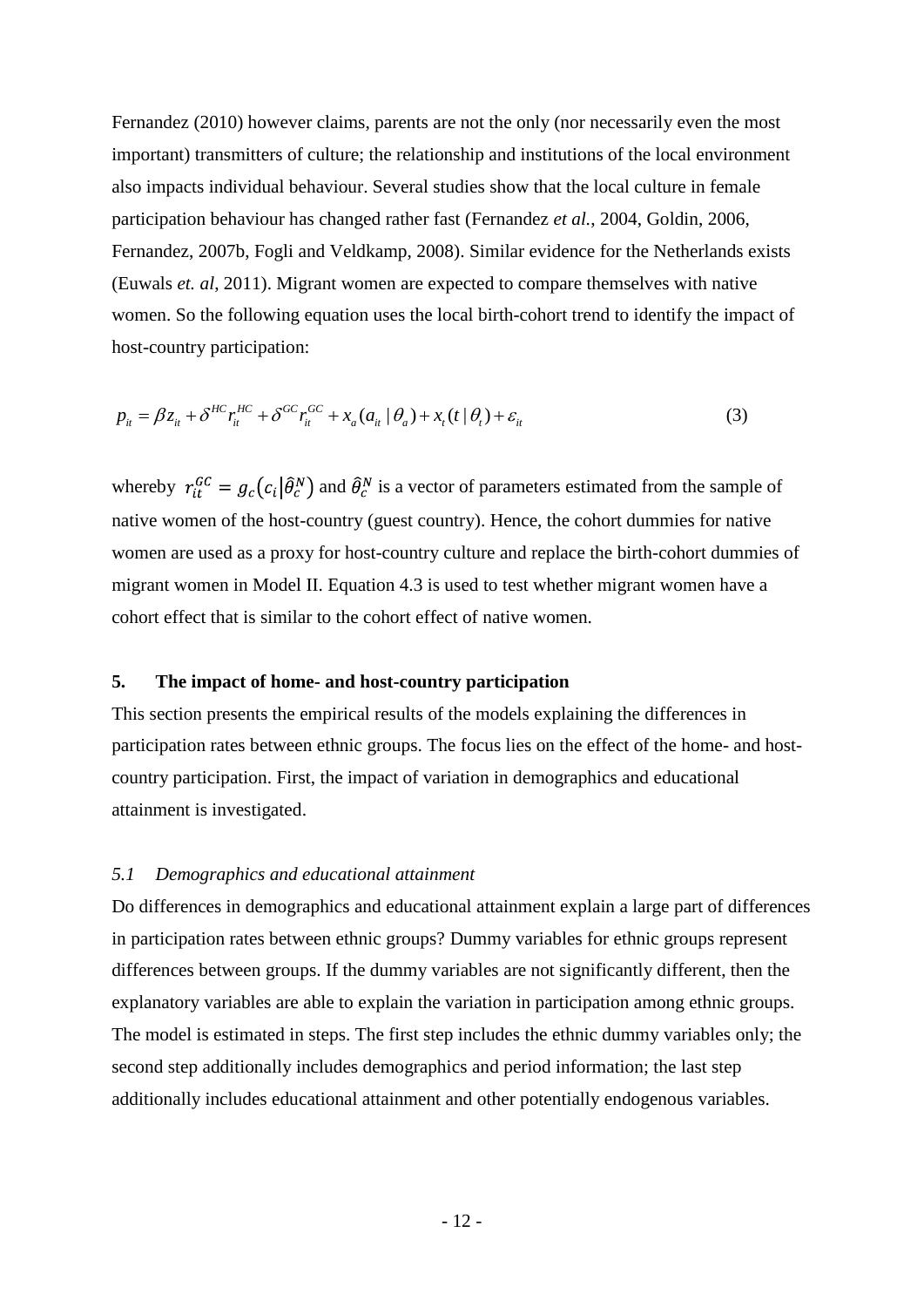|                           | D               | D, X          | D, X, Z       |
|---------------------------|-----------------|---------------|---------------|
| Native                    | Reference group |               |               |
| Belgium                   | 0.01            | $2.17***$     | $0.62***$     |
|                           | (0.08)          | (0.09)        | (0.10)        |
| German                    | $-9.06***$      | $-1.33***$    | $-2.89***$    |
|                           | (0.05)          | (0.05)        | (0.05)        |
| GB                        | $4.00***$       | $-1.97***$    | $-4.83***$    |
|                           | (0.10)          | (0.12)        | (0.12)        |
| Indonesian                | 6.98***         | $5.35***$     | $3.11***$     |
|                           | (0.04)          | (0.04)        | (0.05)        |
| Turkey                    | $-24.21***$     | $-27.85***$   | $-19.25***$   |
|                           | (0.05)          | (0.06)        | (0.07)        |
| Moroccan                  | $-27.66***$     | $-32.70***$   | $-23.06***$   |
|                           | (0.05)          | (0.06)        | (0.08)        |
| Surinamese                | $8.57***$       | $7.02***$     | 7.89***       |
|                           | (0.05)          | (0.06)        | (0.06)        |
| Antillean                 | $3.55***$       | $-2.14***$    | $0.35***$     |
|                           | (0.09)          | (0.10)        | (0.10)        |
| Position in the household |                 |               | YES***        |
| Children                  |                 |               | YES***        |
| Education                 |                 |               | YES***        |
| Age                       |                 | YES***        | $YES***$      |
| Unemployment Year         |                 | YES***        | YES***        |
| <b>Birth Cohort</b>       |                 | YES***        | YES***        |
| Number of observations    | 504,523         | 504,523       | 504,523       |
| Log likelihood            | $-32,252,903$   | $-26,379,155$ | $-24,698,569$ |
| Pseudo R2                 | 0.0072          | 0.1880        | 0.2397        |

## **Table 2: Participation, marginal effects (%) for native and migrant women**

The dependent variable is a dummy variable indicating whether a woman participates on the labour market or not. Parameter values indicated with \*, \*\* or \*\*\* are significant at the 10%, 5%, or 1% significance level. The sample consists of native women and women from the eight largest migrant groups. The first model includes ethnic dummies (D) only; the second model adds exogenous variables (X); the third model adds potentially endogenous variables (Z).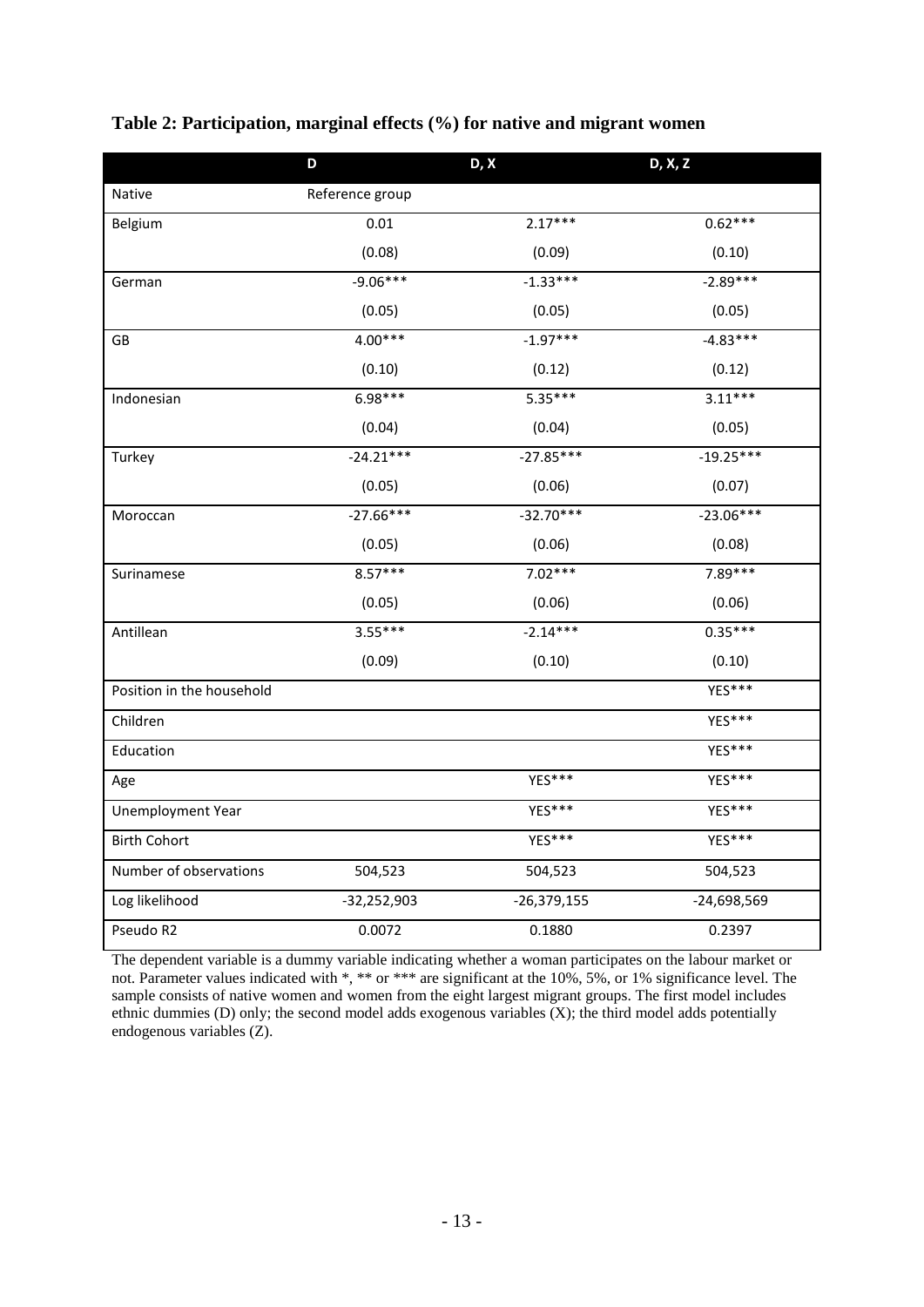The impact of the dummies for ethnicity changes when more explanatory variables are included, but even after correction the differences remain highly significant (Table 2). Except for Belgian and English women, the effect of ethnicity decreases. So the differences in participation are affected by demographics and educational attainment. The differences are however affected by more than demographics and educational attainment alone. A woman of Moroccan or Turkish origin has a significantly lower probability to participate than a native woman. The same holds for women with a German or English origin, though the difference is much smaller. A Moroccan or Turkish origin reduces the probability to participate with about 20%-points, while a German or English origin reduces the probability with 2 to 5%-points only. Interestingly, women of Surinamese or Indonesian origin have a larger probability to participate, this result holds for the uncorrected and the corrected difference. Selection probably plays a role, since many Surinamese women migrate to the Netherlands for better employment and education opportunities.

The marginal effects of the demographic and educational characteristics correspond to the effects found in earlier research (see Appendix A). Age, birth-cohort, and time period are highly significant. Furthermore, women with children are less likely to participate and women with a high level of educational attainment are more likely to participate. Note that wages are unobserved and the impact of education partly represents the wage effect.

## *5.2 Home-country participation*

What is the effect of the participation in the country of origin? Growing up in a culture in which it is common for women to participate on the labour market positively affects the propensity of migrant women to participate. Section 2 showed a correlation between the participation rate of migrant women in the home- and the host-country. Model II contains the same explanatory variables as Model I, only the dummies for ethnic groups are replaced by a proxy-variable for the home-country culture. The proxy variable concerns home-country participation, namely the gender gap in the country of origin in the year of observation. The gender gap is calculated by subtracting the female from the male participation rate. By taking the gender gap we control for the macroeconomic situation of a country.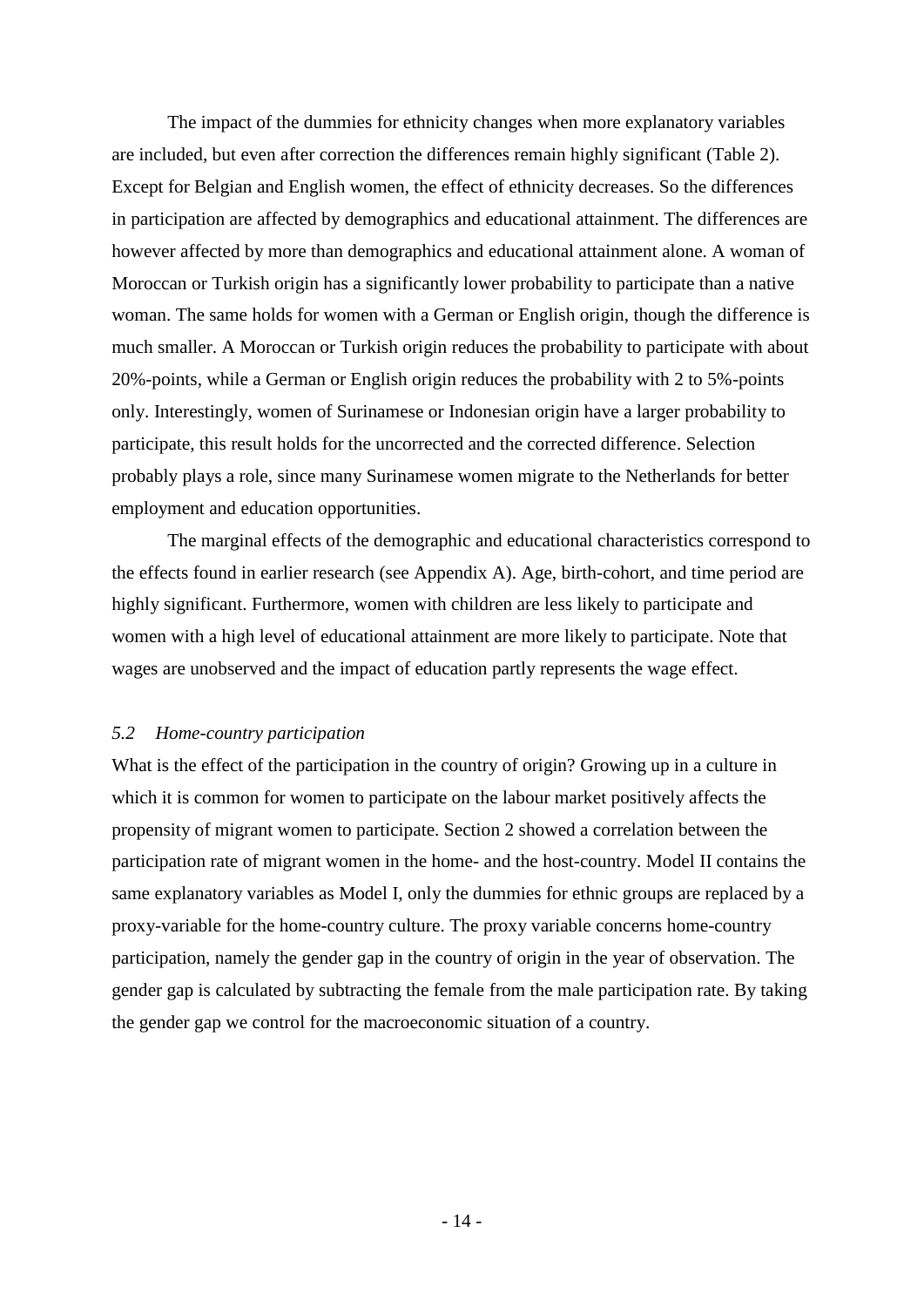|                            | Model II   | Model III  |
|----------------------------|------------|------------|
| Home-country participation | $-0.31***$ | $-0.31***$ |
|                            | (0.00)     | (0.00)     |
| Host-country participation |            | $0.88***$  |
|                            |            | (0.01)     |
| Position in the household  | YES***     | YES***     |
| Children                   | YES***     | YES***     |
| Education                  | YES***     | YES***     |
| Age                        | YES***     | YES***     |
| Unemployment Year          | YES***     | YES***     |
| <b>Birth Cohort</b>        | YES        | NO.        |
| Number of observations     | 50,971     | 50,971     |
| Log likelihood             | -3,319,236 | -3,323,007 |
| Pseudo R2                  | 0.2151     | 0.2142     |

**Table 3: Home- and host-country participation, marginal effects (%), migrant women**

The dependent variable is a dummy variable indicating whether a woman participates on the labour market or not. Parameter values indicated with \*, \*\* or \*\*\* are significant at the 10%, 5% or 1% level. The sample consists of the eight largest migrant groups. Models II and III are explained by equations (2) and (3).

The estimated coefficient on home-country participation is strongly significant and is, as expected, negative (Table 3).  $6$  A high female participation rate in the home country leads to a small gender gap, and correlates with a high female participation rate in the host country. The size of this effect is non-negligible: 10%-points smaller gender gap in the country of origin leads to an increase of 3%-points in the probability to participate. The shift from a Moroccan origin (with a 54%-points gender gap) to a native origin (with 14%-points gender gap) increases the probability to participate with about 10%-point.

The home-country participation variable does not capture the complete differences in participation among the ethnic groups as the pseudo R² is lower than the one of Model I.

## *5.3 Host-country participation*

1

Lastly, we test the impact of the local culture on the participation of migrant women. Native participation has changed considerably over successive generations in the Netherlands. In the

<sup>&</sup>lt;sup>6</sup> The marginal effects of the demographic and educational attainment variables do not change by introducing home-country participate, see Appendix B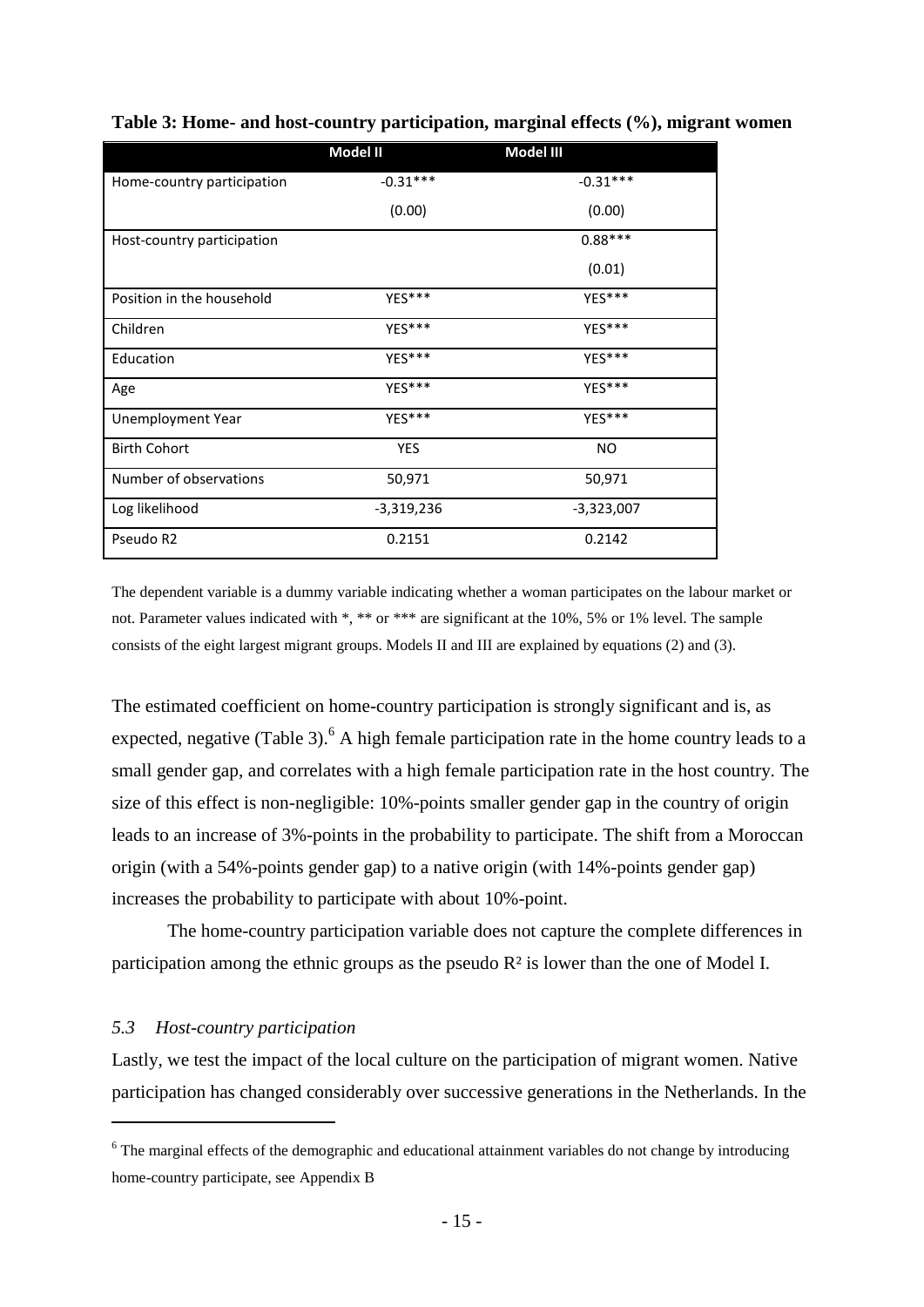empirical model we use the change over successive generations as a proxy for the local culture. To do this, we re-estimate the empirical model on a sample of exclusively native women (see Appendix C). We use the resulting marginal birth-cohort effects to generate a proxy for the change in native participation behaviour. Conditional on demographics and educational attainment, a native woman born in the period 1940 – 1944 has 33%-points lower probability to participate than a native woman born in the period 1960 –1964. This marginal effect for the successive birth cohorts is used as the proxy for host-country participation for migrant women.

Model III includes both a proxy for home- and host-country participation (Table 3). Both proxies have a strongly significant effect on the probability to participate. The effect of the home-country gender gap is again non-negligible. The effect of the proxy for the local trend in participation is however larger. A 10%-point increase in host-country participation leads to a 9%-point increase in migrant participation. The substantial impact implies a cohorteffect among migrant women that is almost as large as for native women

### *5.4 Home- versus host-country participation*

Migrant women are affected by both home- and host-country participation. To compare the importance of the factors we estimate the model several times: without any culture proxy (Model III-A), with a proxy for home-country culture (Model III-B), with a proxy for hostcountry culture (Model III-C) and with both proxies (Model III-D). Table 4 presents the results. To compare the models we present the pseudo R². Including a culture proxy increases the explanatory power of the estimation. Host-country participation has more explanatory power than home-country participation; including both has the highest explanatory power. The results of Model III-B and III-C show the trend in host-country culture to explain a larger part of the variation in participation between ethnic groups.

## *5.5 Alternative specifications*

Several alternative specifications are estimated to test the robustness of the results. First, the results are tested using different proxy variables for home- and host-culture (Table 5).

Model III-E replaces the initial proxy of home-country culture, the gender gap in participation, by the female labour force participation rate. The effect is positive and significant but slightly smaller than the effect of the gender gap. This indicates that the gender gap is a better measurement for the additional home-country culture than the female labour force participation rate.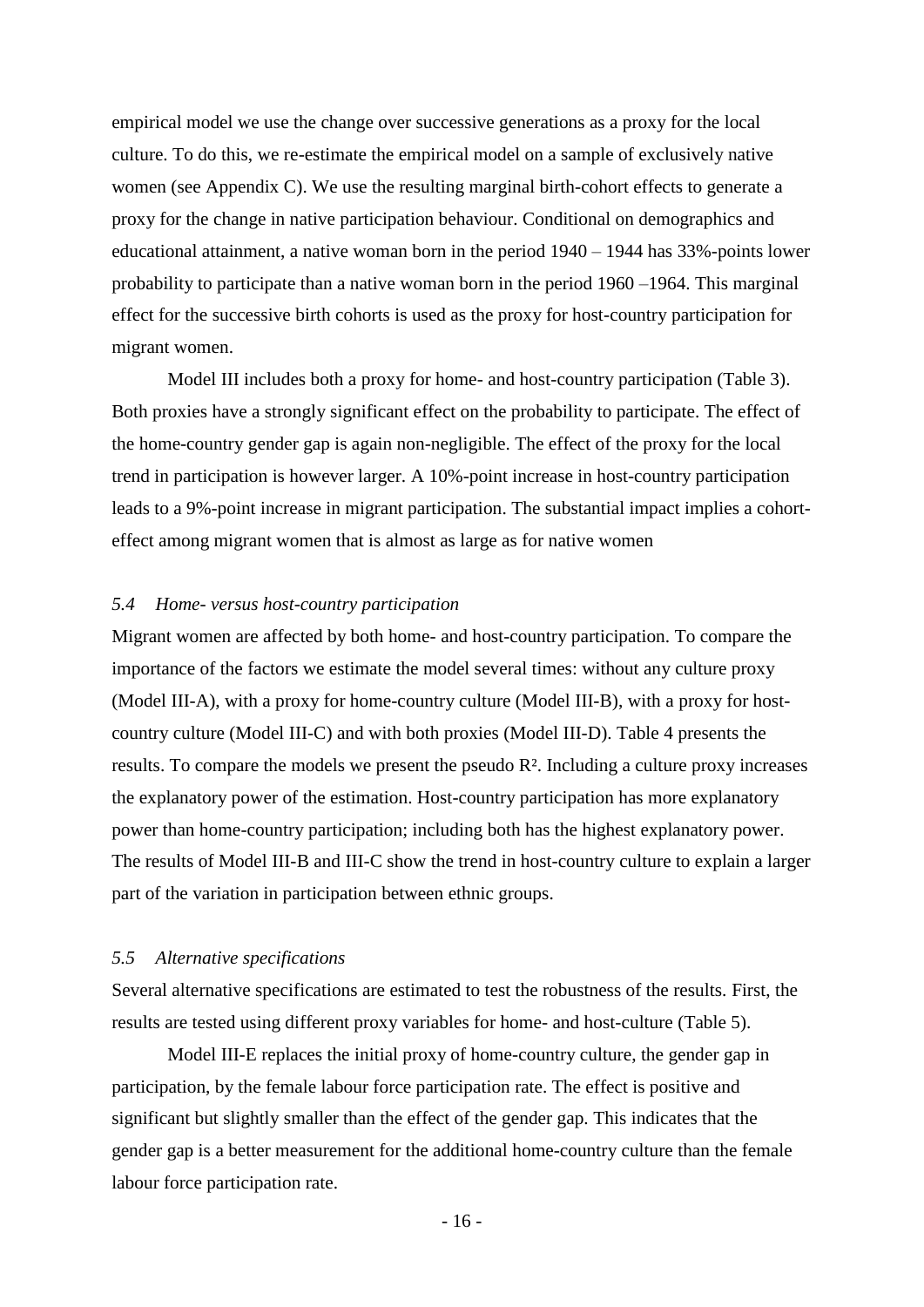|                     | Model III-A  | Model III-B  | Model III-C  | Model III-D  |
|---------------------|--------------|--------------|--------------|--------------|
| Home-country        |              | $-0.36***$   |              | $-0.31***$   |
| participation       |              | (0.00)       |              | (0.00)       |
| Host-country        |              |              | $0.99***$    | $0.88***$    |
| participation       |              |              | (0.01)       | (0.01)       |
| Position in the     |              |              |              |              |
| household           | YES***       | YES***       | YES***       | YES***       |
| Children            | YES***       | YES***       | YES***       | YES***       |
| Education           | YES***       | YES***       | YES***       | YES***       |
| Age                 | YES***       | YES***       | YES***       | YES***       |
| Unemployment        | YES***       | YES***       | YES***       | YES***       |
| <b>Birth Cohort</b> | <b>NO</b>    | NO.          | NO.          | <b>NO</b>    |
| Number of           |              |              |              |              |
| observations        | 50,971       | 50,971       | 50,971       | 50,971       |
| Log likelihood      | $-3,355,798$ | $-3,338,418$ | $-3,335,636$ | $-3,323,007$ |
| Pseudo R2           | 0.2064       | 0.2105       | 0.2112       | 0.2142       |

**Table 4: Home- versus host-country participation, marginal effects (%), migrant women**

The dependent variable is a dummy variable indicating whether a woman participates on the labour market or not. Parameter values indicated with \*, \*\* or \*\*\* are significant at the 10%, 5%, or 1% significance level. The sample consists of women from the eight largest migrant groups.

Model III-F replaces the initial proxy of the host-country culture, the birth-cohort effects of native women, by birth-cohort dummies. Hence, the Dutch birth-cohort effect is replaced by the migrant birth-cohort effect. The birth-cohorts dummies are highly significant and have a large impact on the propensity to participate. Figure 4 shows the size and pattern of the cohort dummies for native and migrant women to be similar. The impact of birthcohorts is only slightly smaller for migrant women than for native women.

Table 6 presents the results for the two migrant generations separately. The effect of the home-country participation vanishes over generations, for the second generation migrants participation does not have a significantly negative impact. A low participation rate in the home country is not correlated with a low participation rate in the host-country. This result points at some kind of assimilation. The result is in line with US evidence (Antecol, 2000). The effect of the gender gap is positive for the second generation; an odd result for which we have no reasonable explanation. As expected, the impact of the host-country participation rate is larger for the second generation than for the first generation.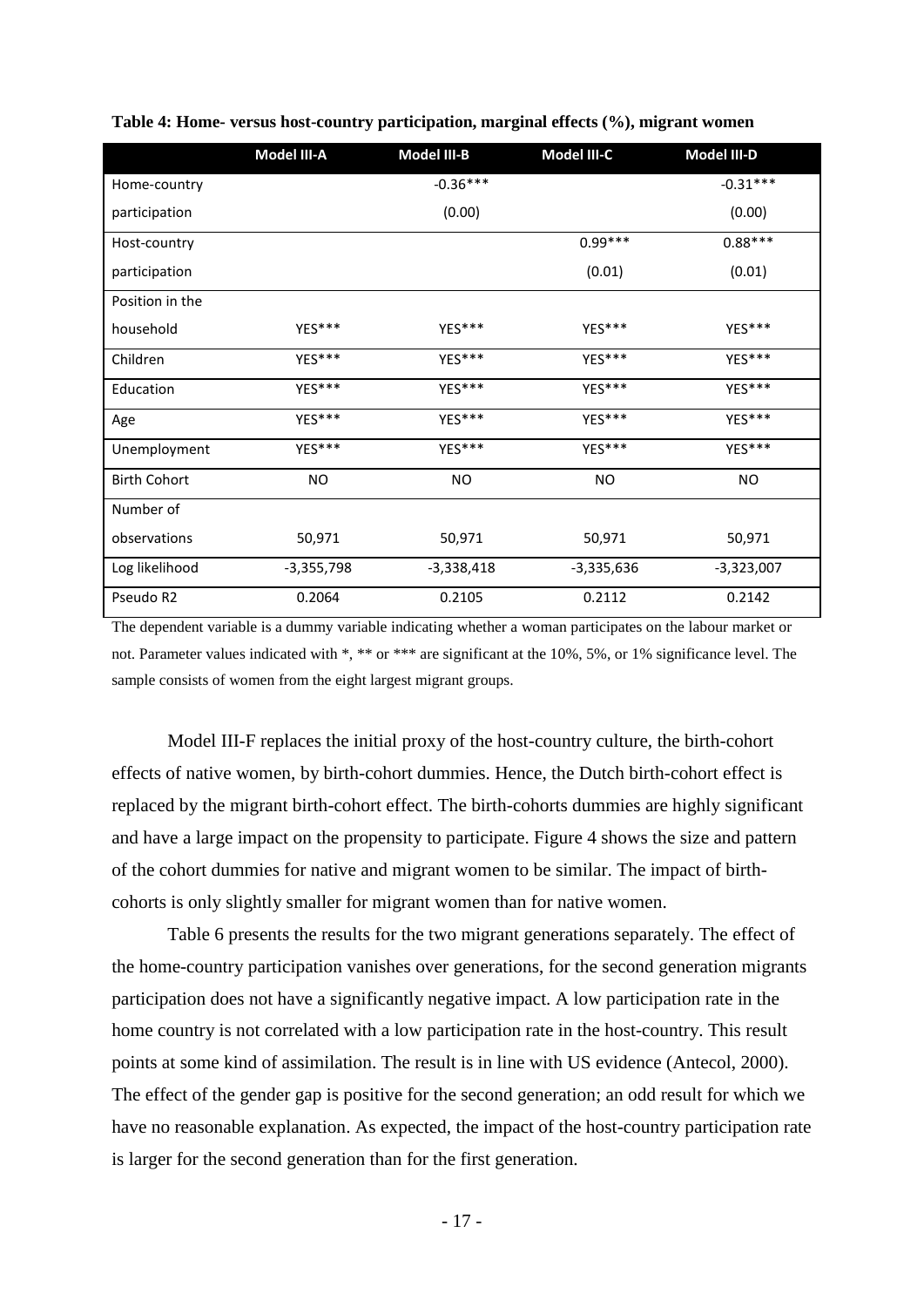|                            | Model III-E | Model III-F |
|----------------------------|-------------|-------------|
| Home-country participation | $-0.14***$  | $-0.20***$  |
|                            | (0.00)      | (0.00)      |
| Host-country participation | $1.10***$   |             |
|                            | (0.01)      |             |
| Position in the household  | YES***      | YES***      |
| Children                   | YES***      | YES***      |
| Education                  | YES***      | YES***      |
| Age                        | YES***      | YES***      |
| Unemployment               | YES***      | YES***      |
| <b>Birth Cohort</b>        | <b>NO</b>   | YES***      |
| Number of observations     | 50,971      | 50,971      |
| Log likelihood             | -24,787,530 | -24,769,836 |
| Pseudo R2                  | 0.2370      | 0.2375      |

## **Table 5: Alternative specifications, marginal effects (%), migrant women**

The dependent variable is a dummy variable indicating whether a woman participates on the labour market or not. Parameter values indicated with \*, \*\* or \*\*\* are significant at the 10%, 5%, or 1% level. The sample consists of the eight largest migrant groups. Model III-E uses the female participation rate, instead of the gender gap, as a proxy for home-country culture. Model III-F includes birth-cohort dummies instead of the proxy.

|                            | Model III - First generation | Model III - Second generation |
|----------------------------|------------------------------|-------------------------------|
|                            | $-0.43***$                   | $0.12***$                     |
| Home-country participation | (0.00)                       | (0.00)                        |
|                            | $0.74***$                    | $1.07***$                     |
| Host-country participation | (0.01)                       | (0.01)                        |
| Position in the household  | YES***                       | YES***                        |
| Children                   | YES***                       | YES***                        |
| Education                  | YES***                       | YES***                        |
| Age                        | YES***                       | YES***                        |
| Unemployment               | YES***                       | YES***                        |
| <b>Birth Cohort</b>        | NO.                          | <b>NO</b>                     |
| Number of observations     | 29,626                       | 21,206                        |
| Log likelihood             | $-2,083,804$                 | $-1,210,700$                  |
| Pseudo R2                  | 0.1963                       | 0.2378                        |

## **Table 6: Alternative specifications, marginal effects (%), migrant women by generation**

The dependent variable is a dummy variable indicating whether a woman participates on the labour market or not. Parameter values indicated with \*, \*\* or \*\*\* are significant at the 10%, 5%, or 1% significance level. The sample consists of women from the eight largest migrant groups. First generation migrant women are born outside the host-country, while second generation migrants are born in the host-country.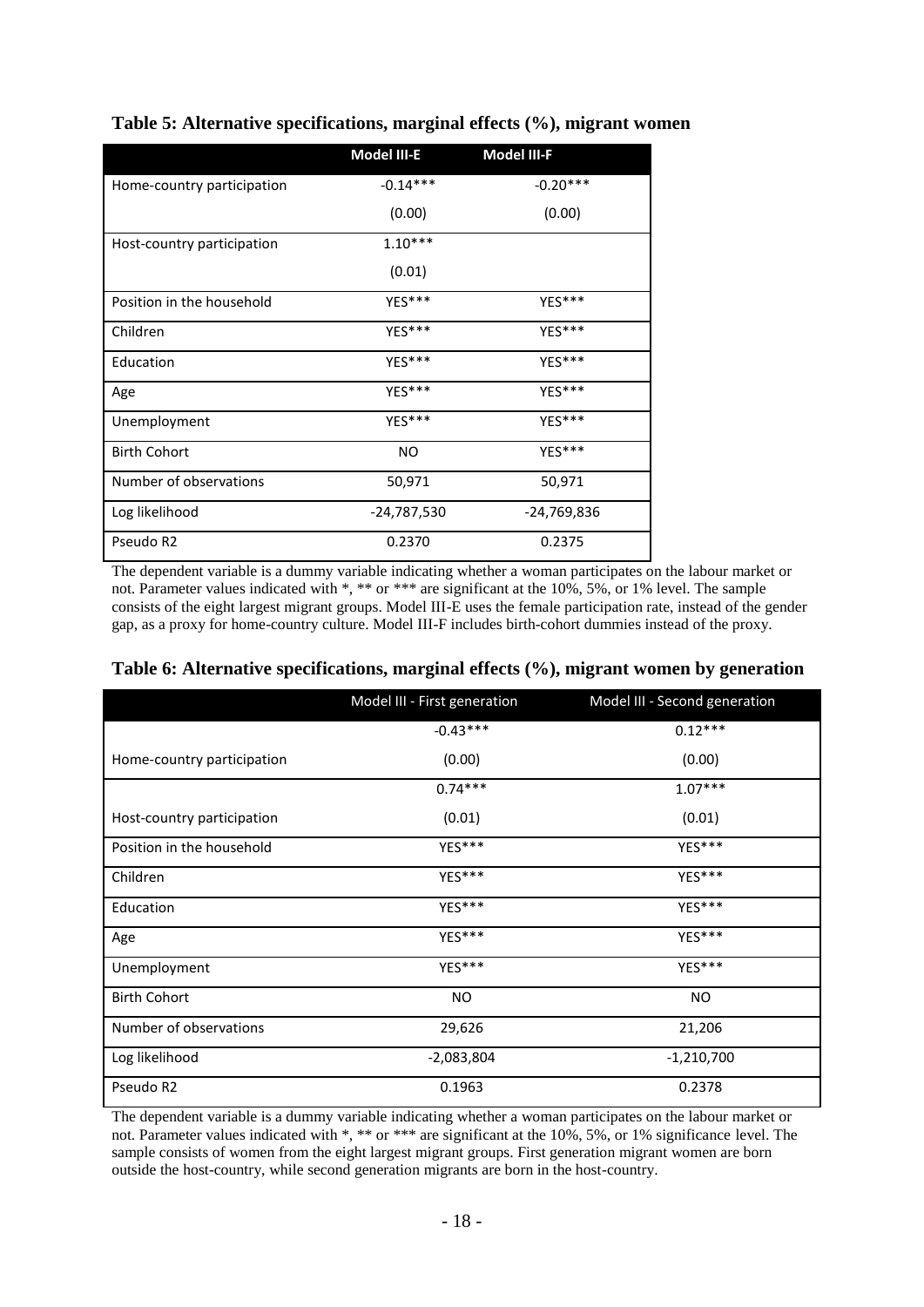

**Figure 4: Birth cohort effect of native and migrant women, marginal effects (%)**

#### **6. Conclusions**

The culture of the country of origin affects the participation behaviour of migrant women. In this study, we replicate the epidemiological approach (Fernandez, 2010). We explain migrant female participation from home-country culture, which is mostly measured by home-country participation. As culture is transmitted by more than parents, migrant women may also be influenced by trends in the local culture. This study extends the literature by additionally including a measure for the host-country culture. The difference in levels and speed of adjustment between countries provides identification of the effect of native participation on migrant participation. In our country of interest, the Netherlands, the rise in female participation started late and increased rather strong over generations until the generation born in the 1950s. This unique participation trend over successive generations of native women is used as a proxy for host-country culture.

The empirical evidence is based on the eight largest ethnic groups in the Netherlands using data from the Dutch Labour Force Survey 1996–2007. The empirical model corrects for demographics and education attainment. These factors might be affected by culture. The study tests whether there is an additional impact of culture on migrant participation, using home- and host-country participation as proxies for culture. The results show, first of all, that differences in demographics and educational attainment indeed explain part of the differences in participation. Second, home-country participation affects participation of migrant women in the Netherlands. This finding confirms the results of the epidemiological approach. Third, we provide evidence that the participation of migrants is affected by local culture as well. Our results suggest that the effect of home-country participation is at least as important as that of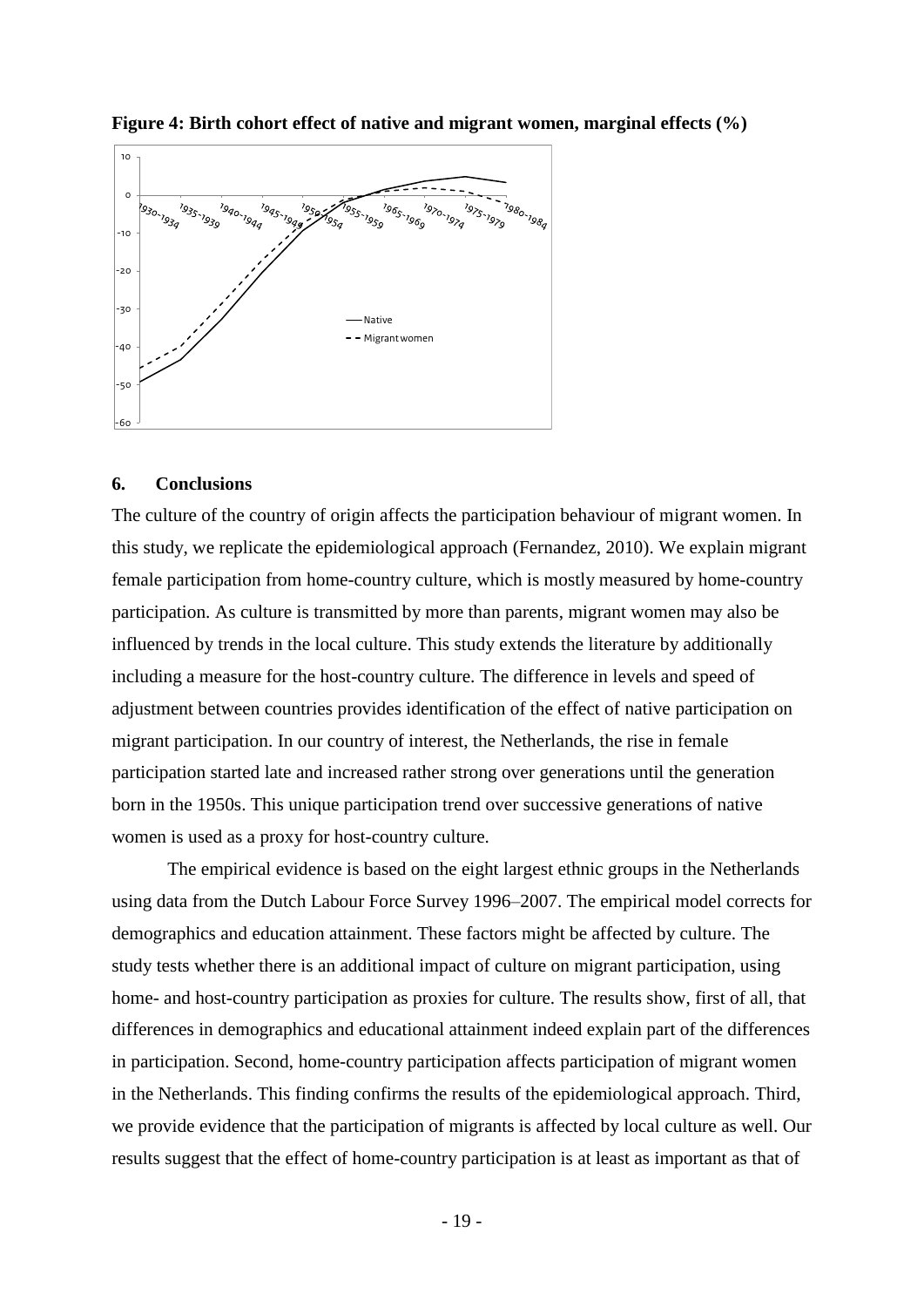host-country participation. Several robustness checks confirm the robustness of the results. First generation migrants are found to be more affected by the home-country culture than the second generation. This suggests cultural assimilation.

In many countries, policy aims at increasing the employment rate of migrant women. Our study suggests that besides demographics, educational attainment and culture in the country of origin, also culture in the host-country matters for participation. Of course culture is a phenomenon that is hard to measure. For this reason the size of the impact should be interpreted with care. Measurement problem may however lead to an underestimation of the importance of culture (Fernandez, 2010). So our results clearly indicate that both home- and host-country culture matter. Moreover, our results also suggest that culture is not a static characteristic of a particular generation of migrant women. Participation behaviour of migrant women moves together with changes in participation behaviour of native women

The evidence of the study is based on one measure for home-country culture for one particular culture. Considering the policy relevance of this study, extensions of this study are preferable. First, the number of host and home countries could be extended. The trend in female participation varies between countries and this would provide a stronger identification of the impact of both home- and host-country culture. Furthermore more measures for homecountry culture may be considered, and in particular surveys on beliefs and attitudes may provide useful information.

## **References**

Antecol. H., 2000, An examination of cross-country differences in the gender gap in labour force participation rates, *Labour Economics*,Vol. 7, pp. 409-426.

Bosch, N., A. Deelen en R. Euwals, 2010, Is part-time employment here to stay? Working hours of Dutch women over successive generation, *Labour* , Vol. 24(1), pp. 35-54.

Euwals, R, M. Knoef en D. van Vuuren, 2011, The trend in female labour force participation: What can be expected for the future? *Empirical Economics*, Vol. 40(3), pp. 729-753.

Fernandez, R. and A. Fogli, 2009, Culture: an Empirical Investigation of Beliefs, Work and Fertility, *American Economic Journal: Macoreconomics*, Vol. 1(1), pp. 146-177.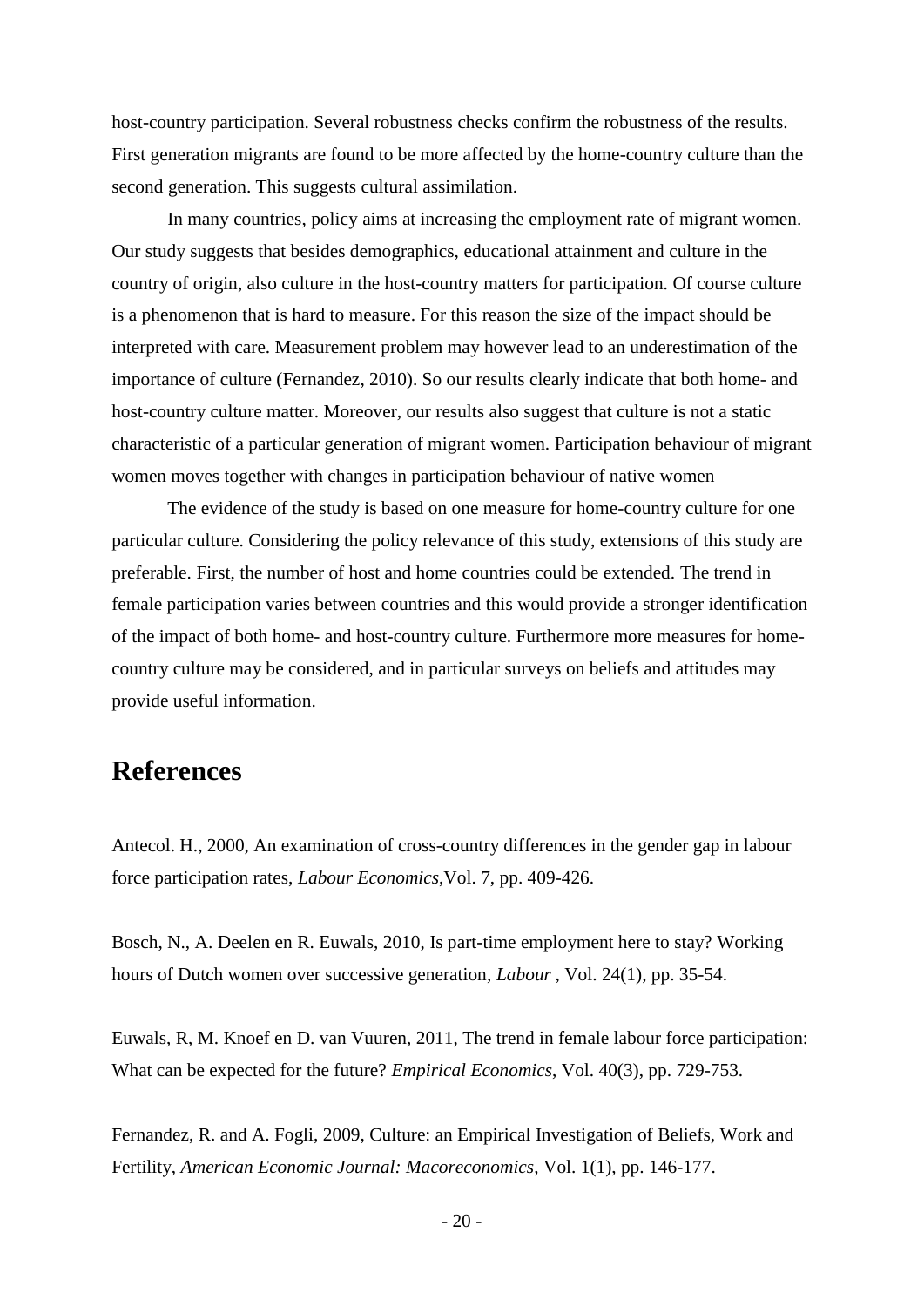Fernandez, R., A. Fogli, and C. Olivetti, 2004, Mothers and Sons: Preference Formation and Female Labour Force Dynamics, *Quarterly Journal of Economics*, Vol. 119(4), pp. 1249-99

Fernandez, R., 2007a, Women, Work and Culture, *Journal of European Economic Association*, Vol. 5(2-3), pp. 305-332.

Fernandez, R., 2007b, Culture as Learning: The Evolution of Female Labor Force Participation over a Century, CEPR Discussion Paper No. 6451.

Fernandez . R., 2010, Does culture matter? NBER Working Paper No. 16277.

Fogli, A. and L. Veldkamp, 2008, Nature or Nurture? Learning and the geography of female labor force participation, NBER Working Paper No. 14097.

Kapteyn, A., R. Alessie and A. Lusardi, 2005, Explaining the wealth holdings of different cohorts: productivity growth and social security, *European Economic Review***,** Vol 49, pp. 1361-1391.

Portrait, F., R. Alessie and D. Deeg, 2002, Disentangling the age, period and cohort effects using a modeling approach, Discussion Paper TI 2002-120/3, Tinbergen Institute.

Reimers, C., 1985, Cultural differences in labour force participation among married women. *The American Economic Review*, Vol. 75(2), pp. 251-255.

Statistics Netherlands (CBS), 2009, Statline, Online database

Worldbank, 2009, World development Indicators.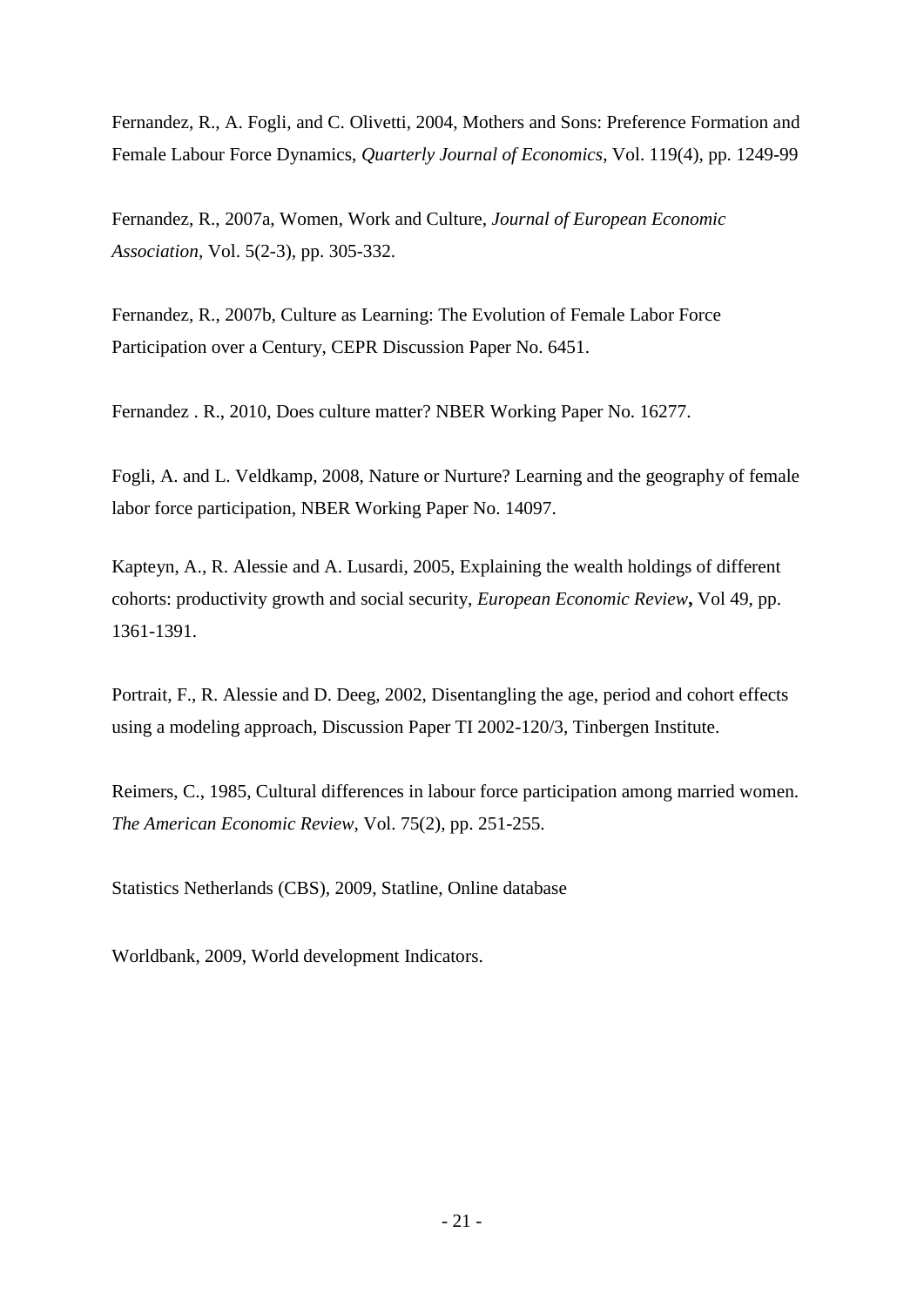|                              | Model I         |
|------------------------------|-----------------|
|                              | D, X, Z         |
| Ethnicity                    | YES***          |
| Living alone                 | Reference group |
|                              | $5.89***$       |
| Living with partner          | (0.07)          |
|                              | $0.38***$       |
| Living with parents          | (0.10)          |
|                              | $2.92***$       |
| Other household type         | (0.11)          |
|                              | $-9.31***$      |
| Two minor children           | (0.03)          |
|                              | $-21.11***$     |
| Three or more minor children | (0.04)          |
|                              | $-34.46***$     |
| Age youngest child 0-3       | (0.07)          |
|                              | $-27.15***$     |
| Age youngest child 4-11      | (0.08)          |
|                              | $-17.27***$     |
| Age youngest child 12-17     | (0.08)          |
|                              | $-6.07***$      |
| Only mature children         | (0.03)          |
| Primary education            | Reference group |
|                              | 19.31***        |
| Lower secondary              | (0.06)          |
|                              | 37.34***        |
| Higher secondary             | (0.05)          |
|                              | 42.32***        |
| Tertiary                     | (0.05)          |
| Number of observations       | 504,523         |
| Log likelihood               | $-24,698,569$   |
| Pseudo R2                    | 0.2397          |

|  |  |  | Appendix A: Marginal effects (%), native and migrant women |  |  |  |
|--|--|--|------------------------------------------------------------|--|--|--|
|--|--|--|------------------------------------------------------------|--|--|--|

The dependent variable is a dummy variable indicating whether a woman participates on the labour market or not. Parameter values indicated with \*, \*\* or \*\*\* are significant at the 10%, 5%, or 1% significance level.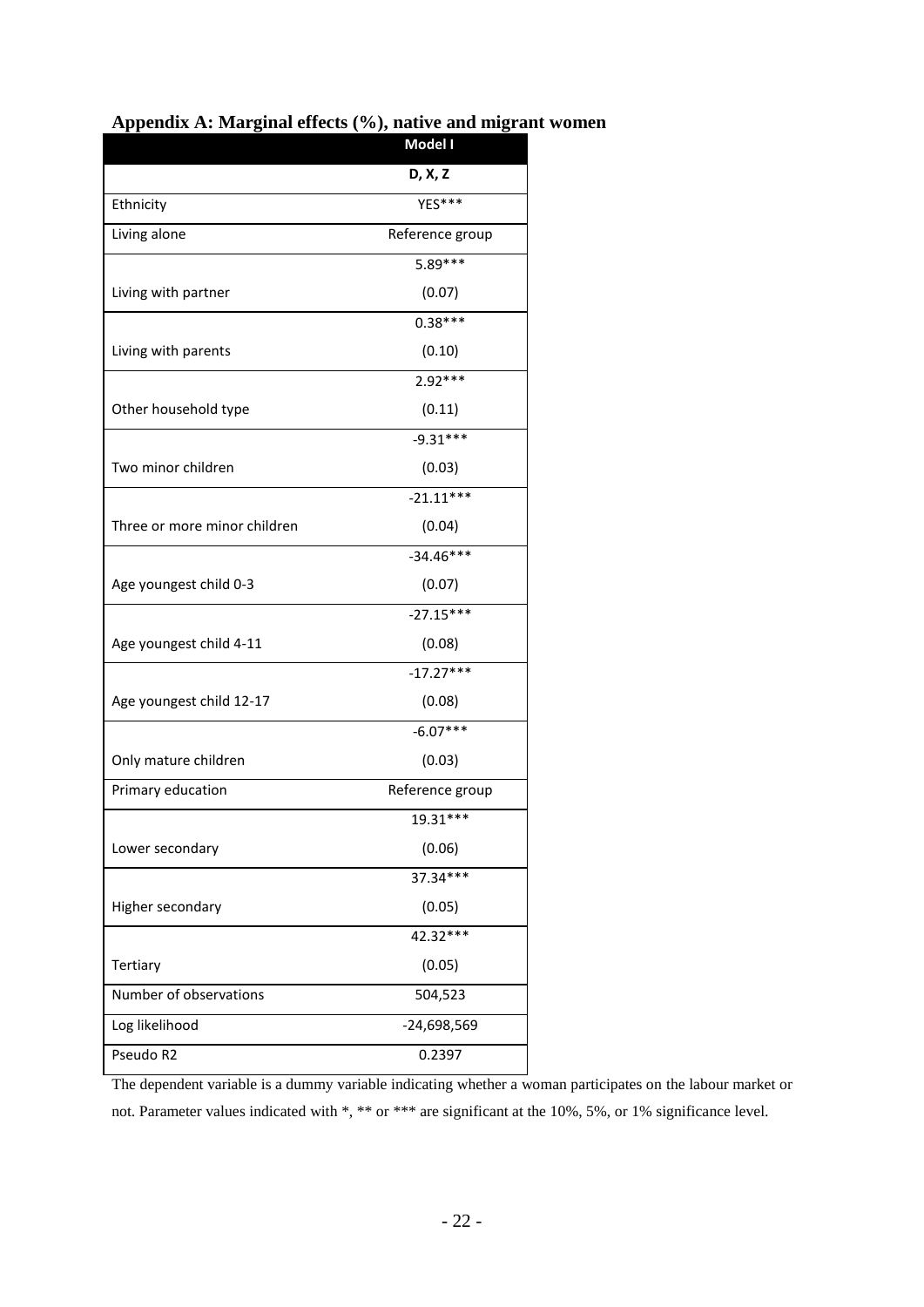|                              | Model II     | Model III    |
|------------------------------|--------------|--------------|
|                              | $-0.31***$   | $-0.31***$   |
| Home-country participation   | (0.00)       | (0.00)       |
|                              |              | $0.88***$    |
| Host-country participation   |              | (0.01)       |
| Living alone                 |              |              |
|                              | $5.23***$    | 5.39***      |
| Living with partner          | (0.14)       | (0.14)       |
|                              | $5.65***$    | $5.55***$    |
| Living with parents          | (0.26)       | (0.26)       |
|                              | $-3.85***$   | $-4.16***$   |
| Other household type         | (0.24)       | (0.24)       |
|                              | $-8.56***$   | $-8.56***$   |
| Two minor children           | (0.08)       | (0.08)       |
|                              | $-17.98***$  | $-17.96***$  |
| Three or more minor children | (0.09)       | (0.09)       |
|                              | $-31.22***$  | $-29.27***$  |
| Age youngest child 0-3       | (0.17)       | (0.17)       |
|                              | $-22.22***$  | $-19.99***$  |
| Age youngest child 4-11      | (0.19)       | (0.18)       |
|                              | $-13.64***$  | $-11.26***$  |
| Age youngest child 12-17     | (0.19)       | (0.19)       |
|                              | $-3.66***$   | $-3.73***$   |
| Only mature children         | (0.10)       | (0.10)       |
| Primary education            |              |              |
|                              | 21.14***     | 21.34***     |
| Lower secondary              | (0.15)       | (0.15)       |
|                              | 38.30***     | 38.57***     |
| Higher secondary             | (0.15)       | (0.15)       |
|                              | 45.12***     | 45.17***     |
| Tertiary                     | (0.12)       | (0.12)       |
| Number of observations       | 50,971       | 50,971       |
| Log likelihood               | $-3,319,236$ | $-3,323,007$ |
| Pseudo R2                    | 0.2151       | 0.2142       |
|                              |              |              |

## **Appendix B: Marginal effects (%), home- and host-country participation, migrant women**

The dependent variable is a dummy variable indicating whether a woman participates on the labour market or not. Parameter values indicated with \*, \*\* or \*\*\* are significant at the 10%, 5%, or 1% significance level.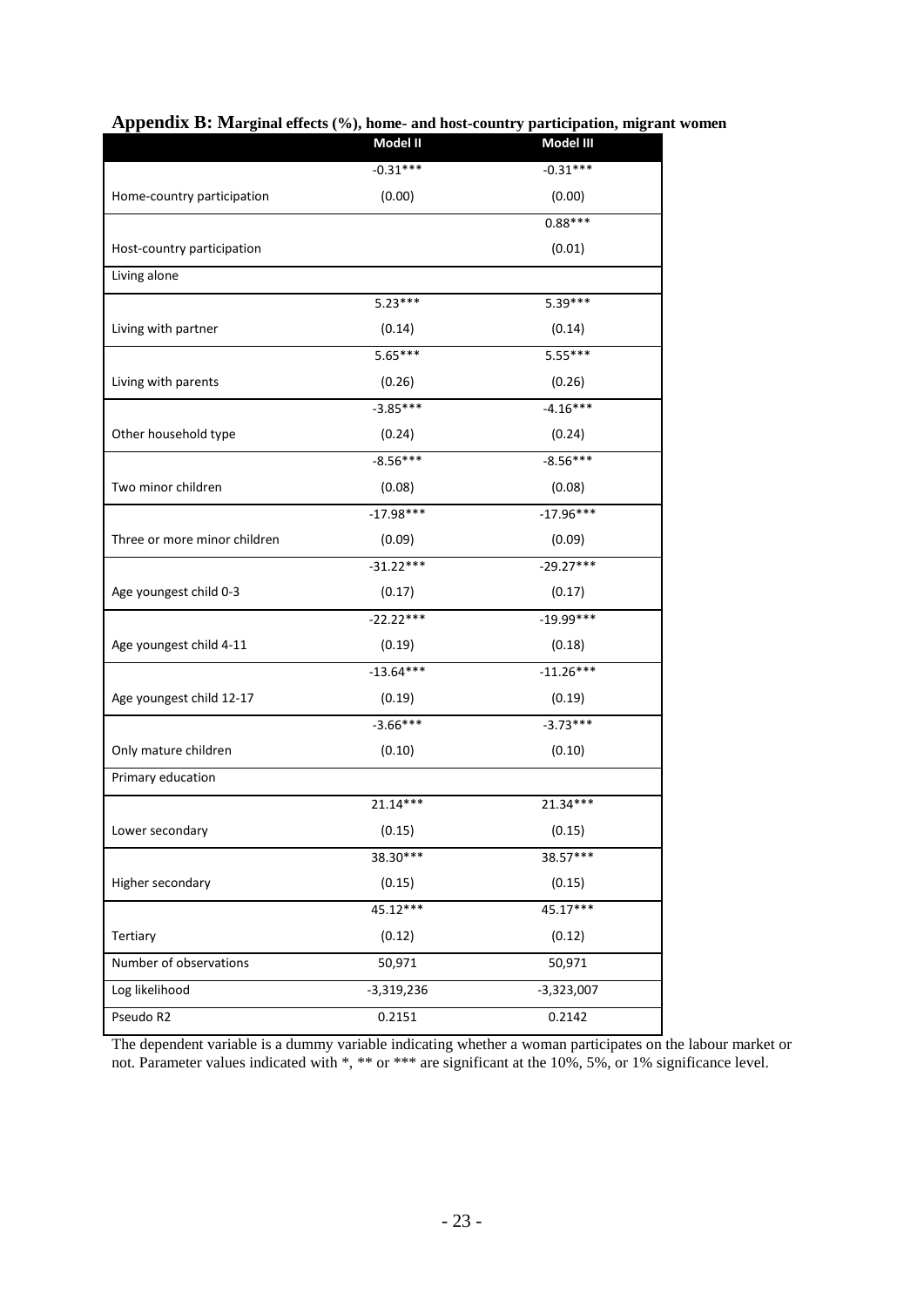|                        | <b>Model I- Native Women</b> |
|------------------------|------------------------------|
| <b>Birth cohort</b>    |                              |
| Cohort 1930-1934       | $-49,35***$                  |
|                        | (0.12)                       |
| Cohort 1935-1939       | $-43,44***$                  |
|                        | (0.07)                       |
| Cohort 1940-1944       | $-32,85***$                  |
|                        | (0.07)                       |
| Cohort 1945-1949       | $-20,46***$                  |
|                        | (0.06)                       |
| Cohort 1950-1954       | $-9,46***$                   |
|                        | (0.06)                       |
| Cohort 1955-1959       | $-2,03***$                   |
|                        | (0.04)                       |
| Cohort 1960-1964       | Reference group              |
| Cohort 1965-1969       | $1,37***$                    |
|                        | (0.04)                       |
| Cohort 1970-1974       | $3,66***$                    |
|                        | (0.06)                       |
| Cohort 1975-1979       | 4,78***                      |
|                        | (0.08)                       |
| Cohort 1980-1984       | $3,31***$                    |
|                        | (0.14)                       |
| Position in household  | <b>YES ***</b>               |
| Children               | YES ***                      |
| Education              | YES ***                      |
| Age                    |                              |
| Period                 |                              |
| Number of observations | 453,684                      |
| Log likelihood         | $-21,408,631$                |
| Pseudo R2              | 0.2420                       |

## **APPENDIX C: Marginal effects (%), birth-cohort dummies, native women**

The dependent variable is a dummy variable indicating whether a woman participates on the labour market or not. Parameter values indicated with \*, \*\* or \*\*\* are significant at the 10%, 5%, or 1% significance level.